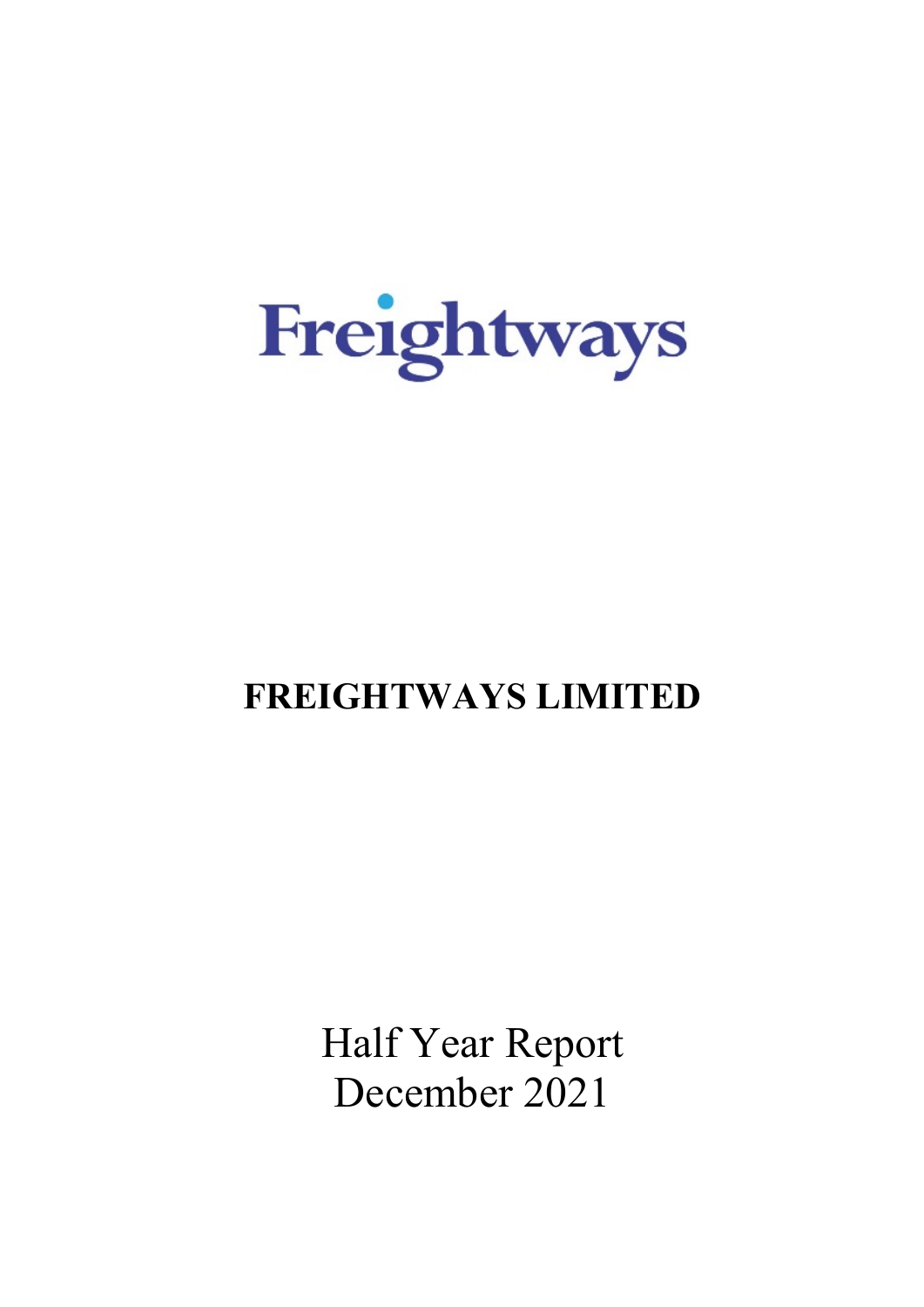# **HALF YEAR REVIEW From the Chairman and Chief Executive Officer**

Freightways' business model again demonstrated its resilience as both NZ and Australia operated in various states of lockdown or restrictions for much of the first half of FY22. Throughout level 4 lockdown in NZ and in particular during the extended lockdown of Auckland, we continued to see express package and information management activity decrease materially as businesses were forced to remain closed. Those express package volumes then rebounded strongly as online shopping was permitted and NZ began to slowly re-open for business-to-business freight. Australia also experienced material lockdowns, initially in Victoria, but then eventually across all states in some form. While this hindered core information management activity, it provided an opportunity for our burgeoning medical waste business which benefitted from extremely strong customer demand.

Our "half of two quarters" has delivered pleasing top-line revenue growth of 7.7%, EBITA growth of 5.6% and NPAT growth of 7.4% (before changes in the fair value of contingent consideration for the Big Chill earn out). We are also pleased that this was achieved whilst remaining focused on the health and safety of our people in what has been a particularly challenging period to operate in.

While the first quarter of the year was challenging with revenue and EBITA down by 4.1% and 9.2% respectively primarily due to the financial impact of lockdowns, the second quarter generated revenue growth of 20.3% and EBITA growth of 20%, as the network benefitted from a surge in volumes for express courier items and perishables carried through our Big Chill network; a material increase in the amount of medical waste which required collection and processing in Australia; and an increase in Business Process Outsourcing activity within information management. Revenue growth in these three areas was driven by a combination of organic growth, market share gains and improved pricing versus the same period last year.

During the half year, we also announced the acquisition of ProducePronto which complements Big Chill with its same-day temperature-controlled delivery and 4PL capabilities. We also announced a \$2.7 million investment in SaveBoard: a building product made from packaging waste such as courier satchels and TetraPak cartons. The plant has produced over 13,000m2 of board for a building sector that welcomed the introduction of 100% recycled building products.

Freightways is well positioned to take advantage of the opportunities that are in front of us with loyal customers, high-performing businesses, a strong balance sheet as well as experienced and adaptable customerfocused teams.

The Board has announced an interim dividend of 18 cents for the first half of the year, based on the strong performance of the businesses.

# **Divisional performance**

Each division's key features are listed below for HY22.

# Express Package & Business Mail

- Strong volume growth from new and existing customers after the level 4 lockdown. The express package & business mail division was successful in winning market share and helping new-to-market customers with their logistics needs. This resulted in 7.2% improvement in revenue over the same period last year.
- B2C deliveries also contributed positively to revenue and contractor incomes, without weighing on margins. B2C deliveries increased by 16% over the pcp with peaks during level 2 and 3 lockdowns establishing a sustainable higher base volume for 2022.
- Pricing For Effort (PFE) peaked at \$1.41 per item by December, which has assisted courier income to grow by an average of 8.4% on the pcp.
- Volumes placed pressure on existing facilities at the very end of 2021 and, as a result, the EP brands will add further capacity in South Auckland and Christchurch in 2022.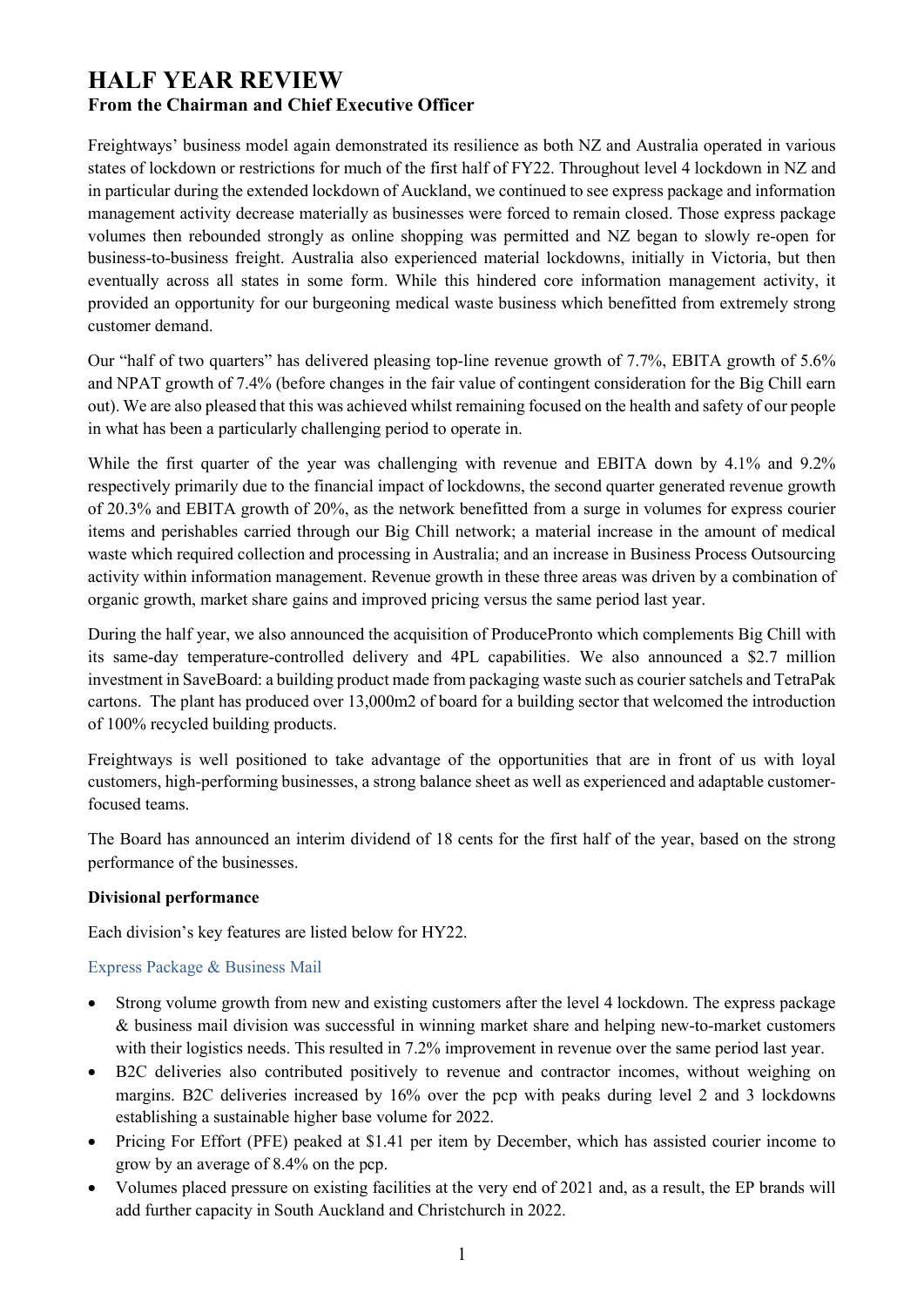- Big Chill 3PL utilisation approached 95% for the Auckland facility. We have committed to a new 16,000 pallet facility in Tainui's Ruakura logistics hub which should be ready for completion by July 2023.
- DX Mail volumes were up 3% on the pcp despite the impact of lockdowns.
- Labour costs are forecast to increase in 2022 as the labour market further tightens and the new minimum wage pushes up the overall base rates for labour. We expect to recover these costs in the pricing strategies we will execute over the coming year, to ensure we have the right level of resource and capability so our customers to continue to receive the levels of service they have come to expect.

# Information Management & Waste Renewal

- The first half year was characterised by solid revenue and strong earnings gains for the division, off the back of digitisation wins and extremely strong medical waste volumes at premium rates.
- We achieved incremental gains in storage volume through the half year even though the main metro markets are still challenged by Covid-related disruption to their businesses.
- There were a number of contracts signed for digitalisation revenue for FY22 and FY23 on both sides of the Tasman representing \$10 million and \$21 million respectively.
- Our litigation support services –print and eDiscovery operated at lower levels for most of the HY due to customers predominantly working from home over that period.
- Document destruction volumes were steady at slightly higher levels of paper pricing during the HY.
- Medical waste revenue increased by 67% on the pcp as Covid required many more sites to be serviced. While we expect some of that pricing to moderate over the second half of the year revenue for FY22 should exceed \$20 million for the first time for the full year which would represent a 7x fold increase on the small business we acquired in 2018.

## **Balance sheet strength**

Capital expenditure for FY22 is forecast to be in a range of \$24-26 million and invested in a number of IT development projects, medical waste plant, replacement of vehicles and freight handling equipment. Thanks to strong cash flow generation, our gearing has continued to reduce as expected following the Big Chill acquisition. We remain committed to a solid investment-grade credit profile.

### **Director Movements**

After over 11 years on the Board, Mark Verbiest, the current Chair of the Board of Directors, has announced that he will be retiring from the Board with effect from 31 March 2022. Mark joined Freightways Limited as an independent director in 2010 and has been Board Chair since June 2018.

Mark's strong commercial acumen, knowledge of Freightways and broad experience as a listed company chair, have supported Freightways' development in particular over the past 3 years. Mark has been a key figure in the expansion of Freightways' interests into temperature-controlled freight and waste renewal as well as a steady hand as the company navigated the challenges of Covid-19.

The Board has unanimously resolved to appoint Mark Cairns to replace Mark Verbiest upon his retirement. Mark joined the Board of Freightways as an independent director in April 2021. He has been Chief Executive of Port of Tauranga, New Zealand's largest and most successful port, since 2005, retiring in June 2021 to pursue a full-time governance career.

The Board has also appointed David Gibson to the Board of Freightways, effective on 1 April 2022. David will stand for election at the Annual Shareholders Meeting currently scheduled to be held on 27 October 2022. David is a professional director and investor. His current directorships include the NZX listed companies Trustpower, Goodman (NZ) Limited and NZME Limited. His background is in finance with a 20-year career in investment banking having held senior positions and governance roles with Deutsche Bank and Deutsche Craigs, in New Zealand. He holds a Bachelor of Laws (Honours) and Bachelor of Commerce from the University of Canterbury. He is actively involved with several New Zealand growth companies.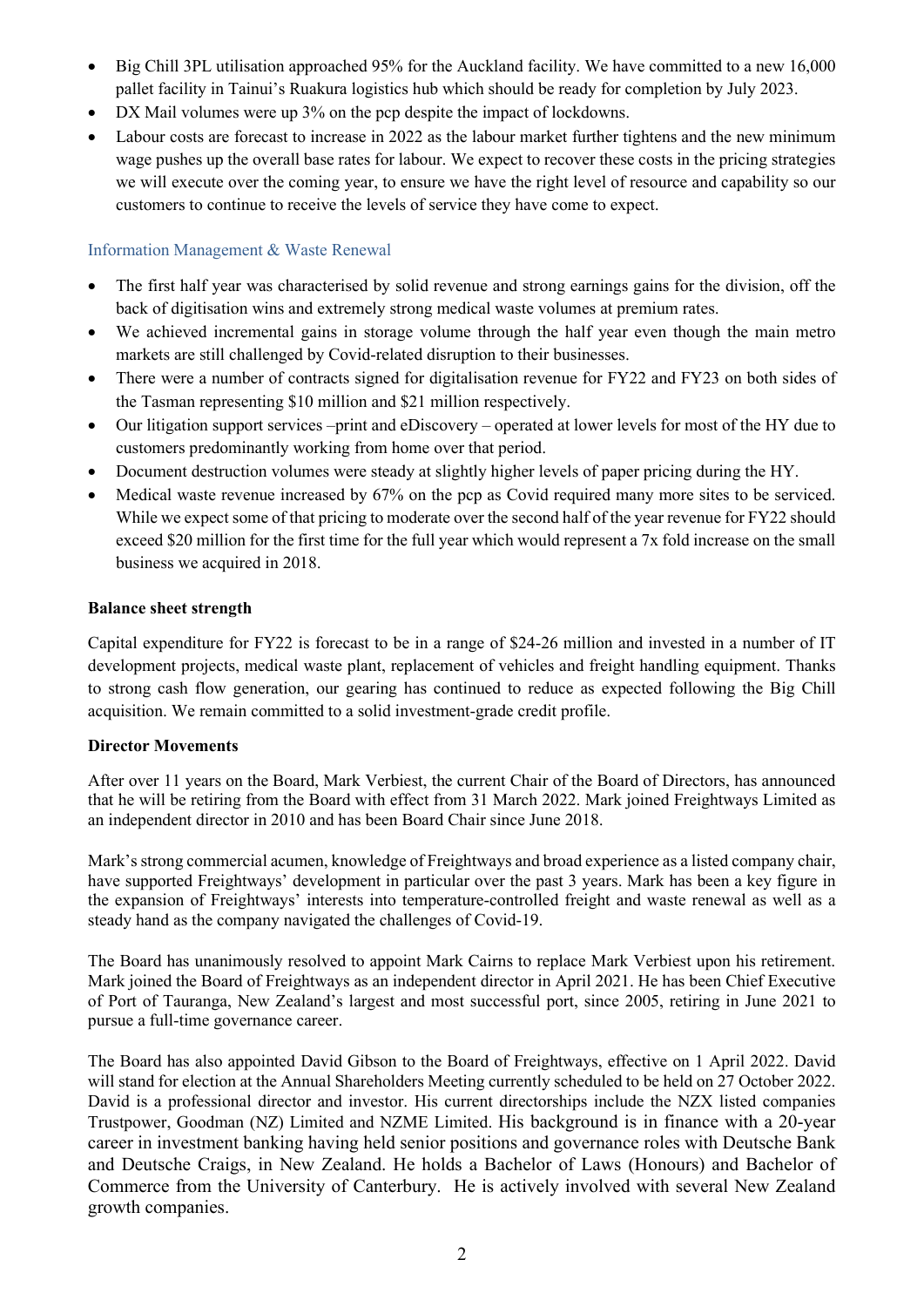# **Outlook**

Whilst the economic climate remains uncertain, we are encouraged by the strong trade in express package and the resilience of our information management businesses, as demonstrated in our results in HY22. The second quarter delivered strong volume growth after the lockdowns of August and September. Much of this growth was from profitable delivery of B2C and this higher level of volume will be supported by further investment in facilities in Auckland and Christchurch.

We do however expect that the impact of Covid-19 will continue in this financial year through:

- Higher volumes of home delivery (B2C) during periods of higher in-home isolation;
- Potential restrictions to either our customer's businesses or our own networks as Omicron forces; workers into isolating, all in the context of a very tight labour market.

We will continue to target revenue and earnings growth in FY22 and we have plans in place to adapt to:

- A tight labour market putting upward pressure on labour costs,
- The impact of Omicron in AU & NZ;
- A constrained supply chain which could continue to disrupt the flow of goods coming in NZ and ultimately impact the volumes we receive from our customers.

We will continue to review the portfolio of services we provide with a view to delivering superior long-term value to shareholders through short, medium and long-term initiatives.

The company will continue to consider acquisition opportunities that are complementary to our existing operations and capabilities.

The Freightways directors would again like to acknowledge the efforts of every one of our team across Australasia during what have been and remain highly challenging times.

**21 February 2022**

 $Q - \frac{1}{2}$ 

**Mark Verbiest Mark Troughear Chairman Chief Executive Officer**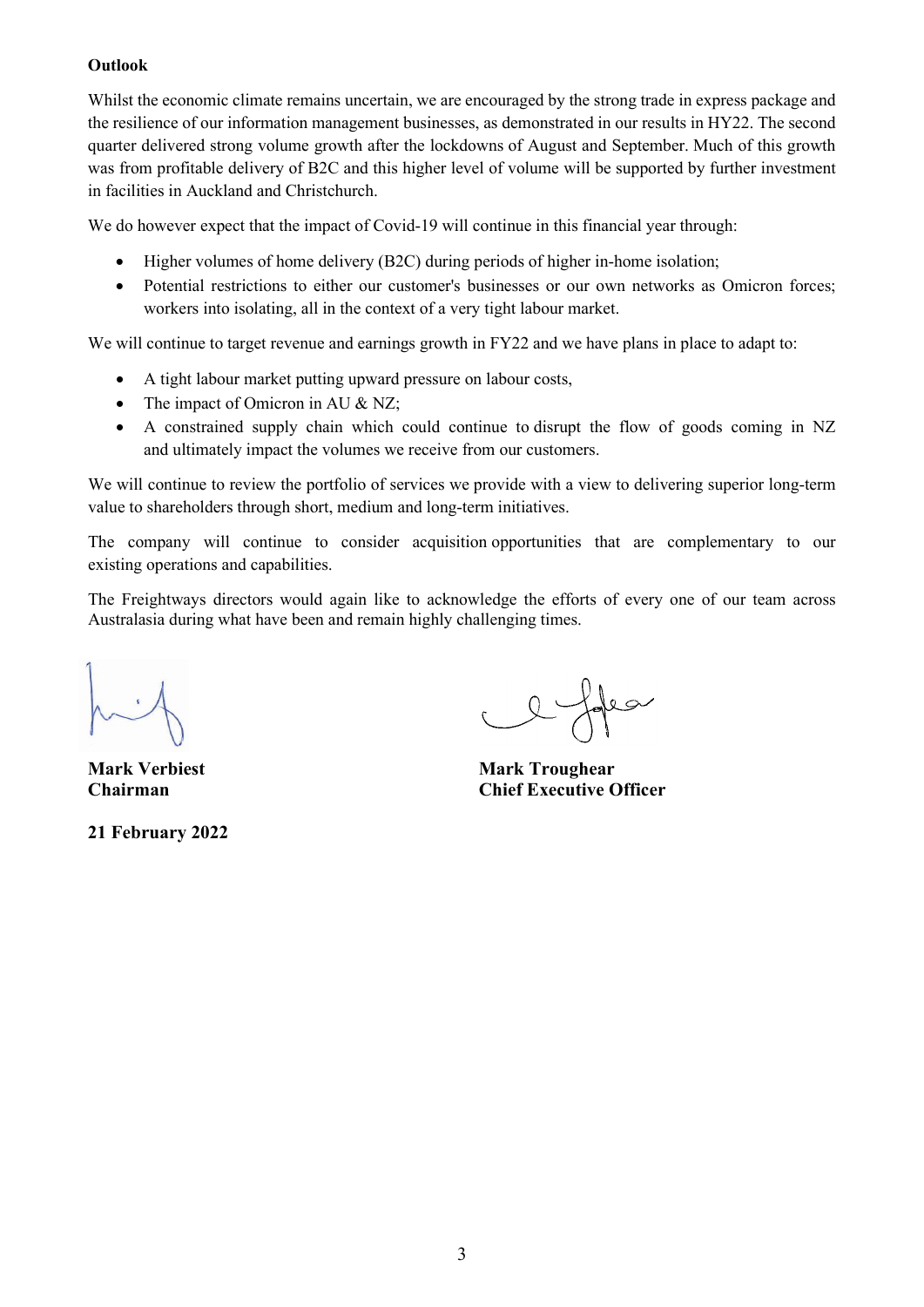

# Independent auditor's review report

To the shareholders of Freightways Limited

# **Report on the consolidated financial statements**

#### **Our conclusion**

We have reviewed the consolidated financial statements of Freightways Limited (the Company) and its subsidiaries (the Group), which comprise the consolidated balance sheet as at 31 December 2021, and the consolidated income statement, the consolidated statement of comprehensive income, the consolidated statement of changes in equity and the consolidated statement of cash flows for the six month period ended on that date, and significant accounting policies and other explanatory information.

Based on our review, nothing has come to our attention that causes us to believe that the accompanying consolidated financial statements of the Group do not present fairly, in all material respects, the financial position of the Group as at 31 December 2021, and its financial performance and cash flows for the six months then ended, in accordance with International Accounting Standard 34 Interim Financial Reporting (IAS 34) and New Zealand Equivalent to International Accounting Standard 34 Interim Financial Reporting (NZ IAS 34).

#### **Basis for conclusion**

We conducted our review in accordance with the New Zealand Standard on Review Engagements 2410 (Revised) Review of Financial Statements Performed by the Independent Auditor of the Entity (NZ SRE 2410 (Revised)). Our responsibility is further described in the Auditor's responsibility for the review of the financial statements section of our report.

We are independent of the Group in accordance with the relevant ethical requirements in New Zealand relating to the audit of the annual financial statements, and we have fulfilled our other ethical responsibilities in accordance with these ethical requirements. In addition to our role as auditor, our firm carries out other services for the Group of Executives' remuneration benchmarking. Further to this, our firm, employees and partners may purchase other services from the Group on normal terms within the normal course of the trading activities of the Group. These other services and relationships have not impaired our independence as auditors of the Group.

### Directors' responsibility for the financial statements

The Directors of the Company are responsible on behalf of the Company for the preparation and fair presentation of these consolidated financial statements in accordance with IAS 34 and NZ IAS 34 and for such internal control as the Directors determine is necessary to enable the preparation and fair presentation of consolidated financial statements that are free from material misstatement, whether due to fraud or error.

### Auditor's responsibility for the review of the financial statements

Our responsibility is to express a conclusion on the consolidated financial statements based on our review. NZ SRE 2410 (Revised) requires us to conclude whether anything has come to our attention that causes us to believe that the consolidated financial statements, taken as a whole, are not prepared in all material respects, in accordance with IAS 34 and NZ IAS 34. A review of consolidated financial statements in accordance with NZ SRE 2410 (Revised) is a limited assurance engagement. We perform procedures, primarily consisting of making enquiries, primarily of persons responsible for financial and accounting matters, and applying analytical and other review procedures.

The procedures performed in a review are substantially less than those performed in an audit conducted in accordance with International Standards on Auditing and International Standards on Auditing (New Zealand) and consequently does not enable us to obtain assurance that we might identify in an audit. Accordingly, we do not express an audit opinion on these consolidated financial statements.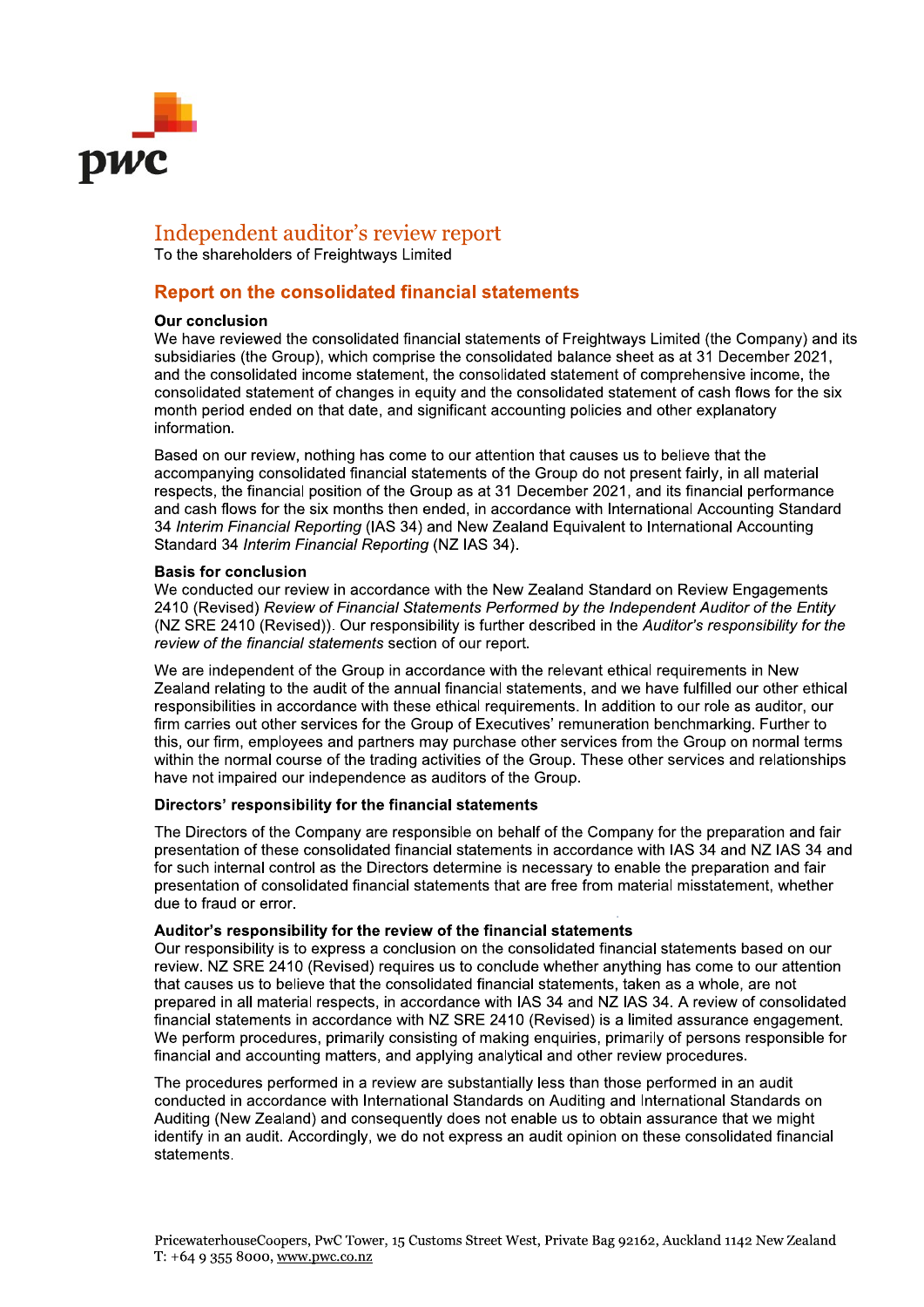

#### Who we report to

This report is made solely to the Company's Shareholders as a body. Our review work has been undertaken so that we might state to the Company's Shareholders those matters which we are required to state to them in our review report and for no other purpose. To the fullest extent permitted by law, we do not accept or assume responsibility to anyone other than the Shareholders, as a body, for our review procedures, for this report, or for the conclusion we have formed.

The engagement partner on the review resulting in this independent auditor's review report is Keren Blakey.

For and on behalf of:

Pricewaterheuselsapes

**Chartered Accountants** 21 February 2022

Auckland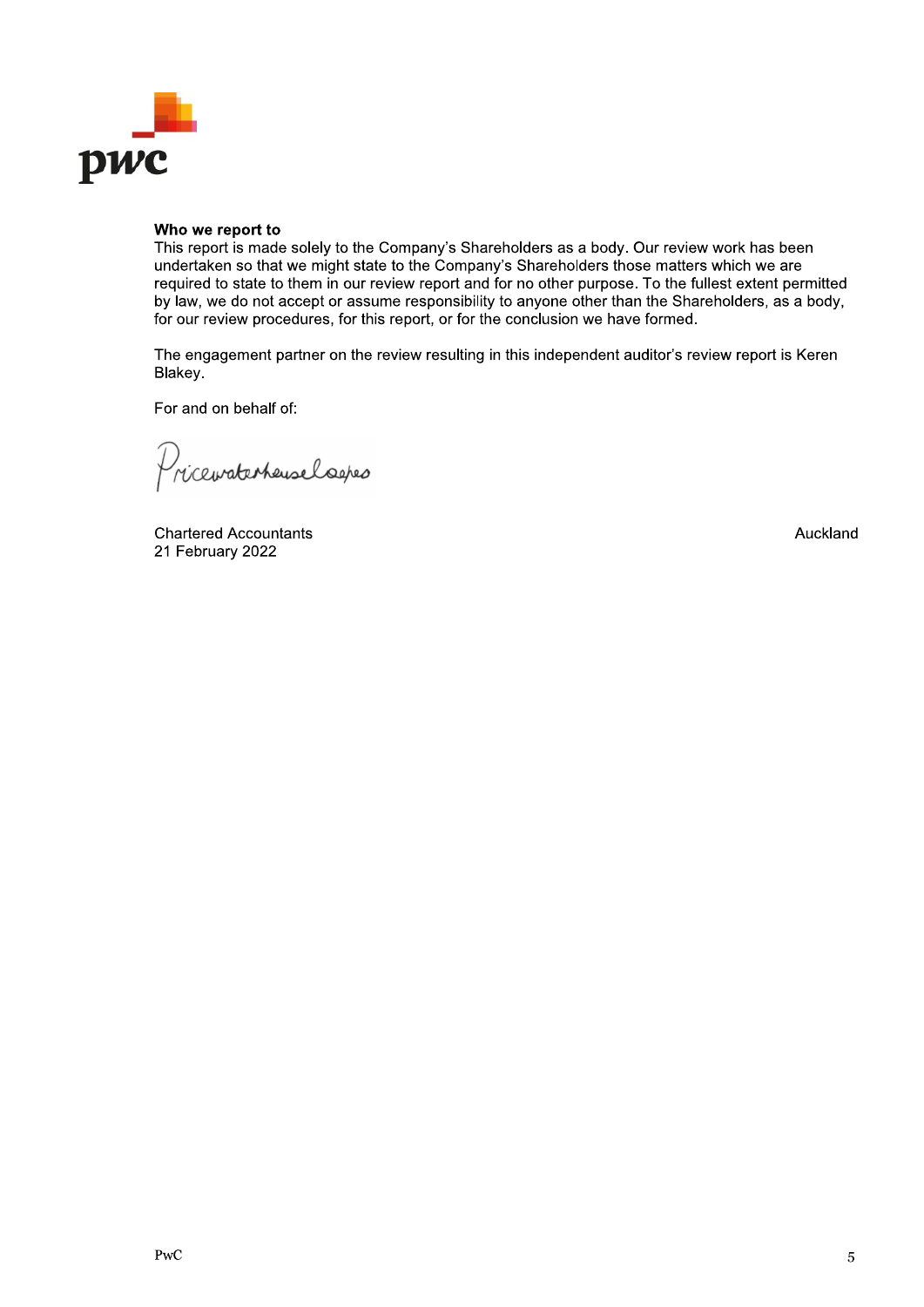# **FREIGHTWAYS LIMITED CONSOLIDATED INCOME STATEMENT for the half year ended 31 December 2021 (unaudited)**

|                                                                                                                               | <b>Note</b>          | 6 mths<br>ended<br>31 Dec 2021<br>\$000 | 6 mths<br>ended<br>31 Dec 2020<br>\$000<br>(restated) | Variance<br>$\frac{0}{0}$ |
|-------------------------------------------------------------------------------------------------------------------------------|----------------------|-----------------------------------------|-------------------------------------------------------|---------------------------|
| <b>Operating revenue</b>                                                                                                      | 4 & 5                | 441,985                                 | 410,332                                               | 8%                        |
| Transport and logistics expenses<br>Employee benefits expenses<br>Occupancy expenses                                          |                      | (173, 419)<br>(126, 362)<br>(3,310)     | (162, 216)<br>(112, 667)<br>(3,585)                   | 7%<br>12%<br>(8%)         |
| General and administrative expenses<br>Change in fair value of contingent consideration $-$ Big<br>Chill Distribution Limited | $\overline{2}$<br>10 | (36, 566)                               | (32,627)<br>(19,200)                                  | 12%<br>$(100\%)$          |
| Depreciation and software amortisation<br>Amortisation of intangibles                                                         | $\overline{2}$       | (27, 883)<br>(3,861)                    | (28,761)<br>(3,791)                                   | (3%)<br>2%                |
| Operating profit before interest and income tax                                                                               | $\overline{4}$       | 70,584                                  | 47,485                                                | 49%                       |
| Net interest and finance costs                                                                                                |                      | (10,068)                                | (11,222)                                              | $(10\%)$                  |
| Profit before income tax                                                                                                      |                      | 60,516                                  | 36,263                                                | 67%                       |
| Income tax                                                                                                                    |                      | (16, 846)                               | (14, 814)                                             | 14%                       |
| Profit for the period                                                                                                         |                      | 43,670                                  | 21,449                                                | 104%                      |
| Profit for the period attributable to:                                                                                        |                      |                                         |                                                       |                           |
| Owners of the parent                                                                                                          |                      | 43,625                                  | 21,412                                                | 104%                      |
| Non-controlling interests                                                                                                     |                      | 45                                      | 37                                                    | 22%                       |
|                                                                                                                               |                      | 43,670                                  | 21,449                                                | 104%                      |
| Earnings per share for the period*:                                                                                           |                      |                                         |                                                       |                           |
| Basic earnings per share (cents)                                                                                              |                      | 26.4                                    | 13.0                                                  |                           |
| Diluted earnings per share (cents)                                                                                            |                      | 26.3                                    | 12.9                                                  |                           |

\*Basic and diluted earnings per share for the 6 months ended 31 December 2020 calculated on the profit for the period attributable to shareholders, excluding Change in fair value of contingent consideration – Big Chill Distribution Limited, are 24.6 cents and 24.5 cents, respectively.

The above Income Statement should be read in conjunction with the accompanying notes.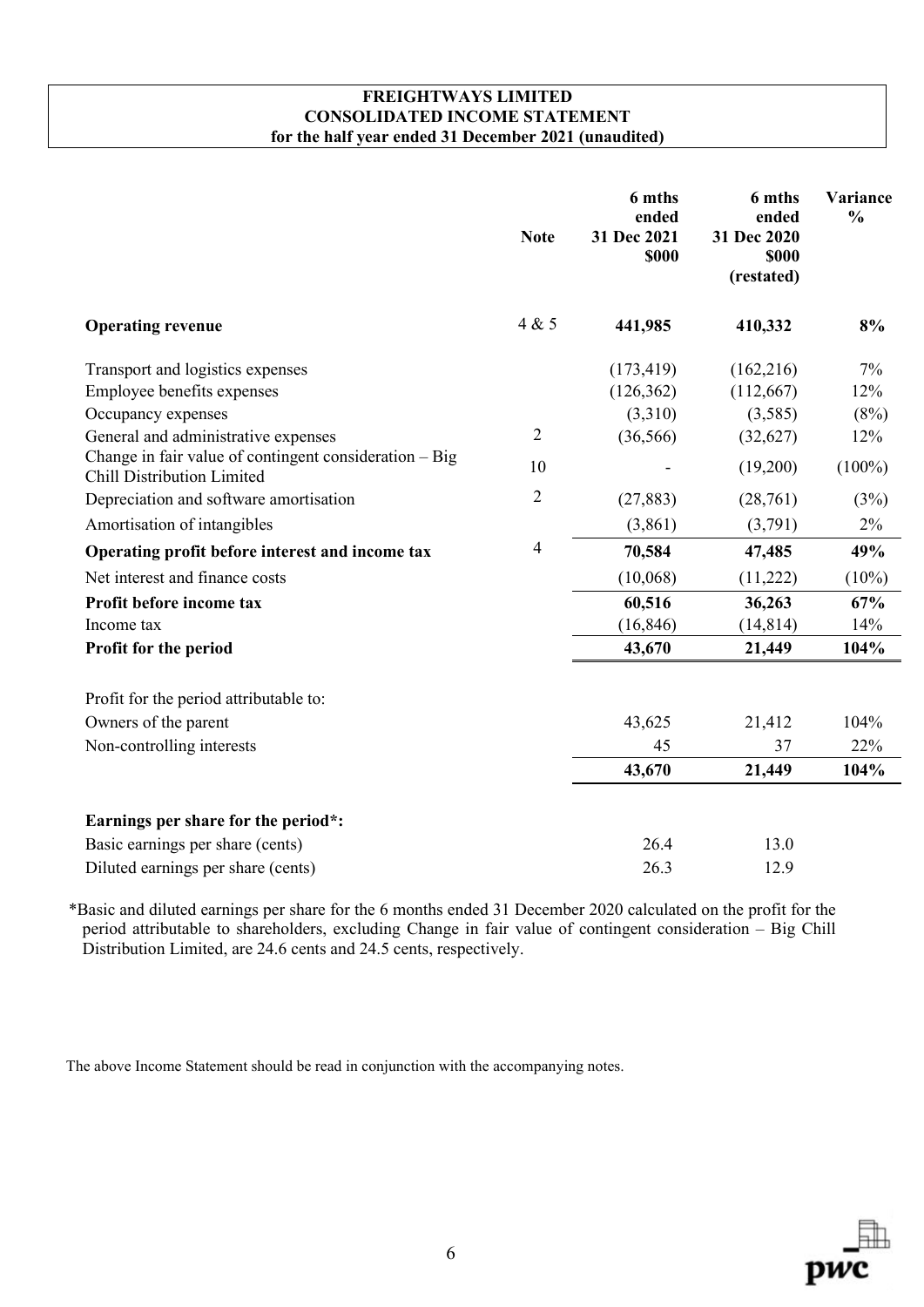# **FREIGHTWAYS LIMITED CONSOLIDATED STATEMENT OF COMPREHENSIVE INCOME for the half year ended 31 December 2021 (unaudited)**

|                                                                | 6 mths ended<br>31 Dec 2021<br><b>\$000</b> | 6 mths ended<br>31 Dec 2020<br><b>\$000</b><br>(restated) |
|----------------------------------------------------------------|---------------------------------------------|-----------------------------------------------------------|
| <b>Profit for the period</b>                                   | 43,670                                      | 21,449                                                    |
| Other comprehensive income                                     |                                             |                                                           |
| Items that may be reclassified subsequently to profit or loss: |                                             |                                                           |
| Exchange differences on translation of foreign operations      | (554)                                       | (2,817)                                                   |
| Cash flow hedges taken directly to equity, net of tax          | 1,490                                       | (701)                                                     |
| Total other comprehensive income after income tax              | 936                                         | (3,518)                                                   |
| Total comprehensive income for the period                      | 44,606                                      | 17,931                                                    |
| Total comprehensive income for the period is attributable to:  |                                             |                                                           |
| Owners of the parent                                           | 44,561                                      | 17,894                                                    |
| Non-controlling interests                                      | 45                                          | 37                                                        |
|                                                                | 44,606                                      | 17,931                                                    |

The above Statement of Comprehensive Income should be read in conjunction with the accompanying notes.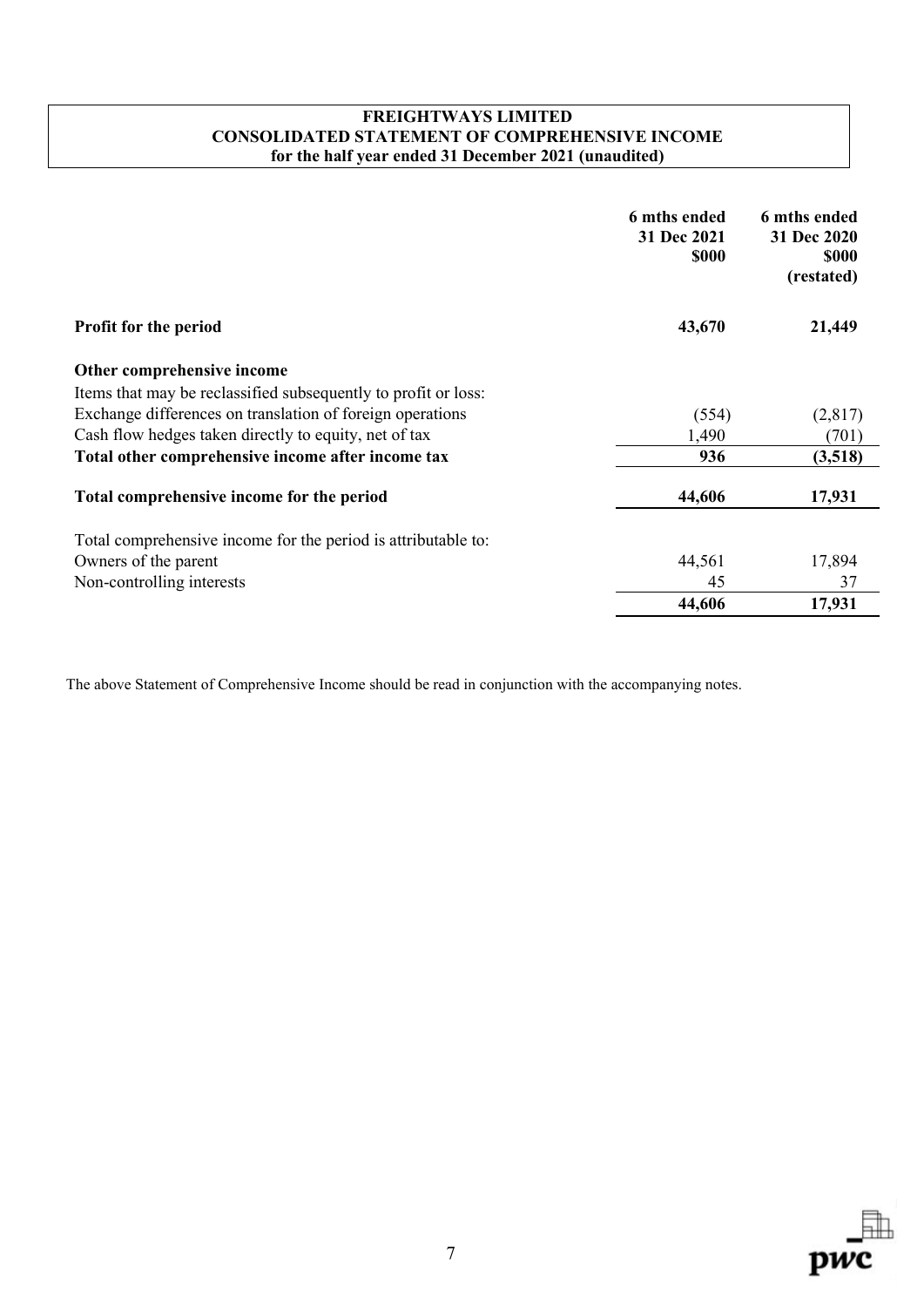# **FREIGHTWAYS LIMITED CONSOLIDATED STATEMENT OF CHANGES IN EQUITY for the half year ended 31 December 2021 (unaudited)**

| <b>GROUP</b>                                                               |                | Contributed<br>equity | <b>Retained</b><br>earnings | <b>Cash flow</b><br>hedge<br>reserve | Foreign<br>currency<br>translation<br>reserve | Non-<br>controlling<br>interests | <b>Total equity</b> |
|----------------------------------------------------------------------------|----------------|-----------------------|-----------------------------|--------------------------------------|-----------------------------------------------|----------------------------------|---------------------|
|                                                                            |                | <b>\$000</b>          | <b>SOOO</b>                 | \$000                                | <b>\$000</b>                                  | <b>\$000</b>                     | <b>\$000</b>        |
| <b>Balance at 1 July 2021</b>                                              |                | 182,571               | 166,643                     | (1,195)                              | (6, 945)                                      | 148                              | 341,222             |
| Impact of restating accounting treatment of cloud<br>computing arrangement | $\overline{2}$ |                       | (3,129)                     |                                      |                                               |                                  | (3,129)             |
| <b>Restated Balance at 1 July 2021</b>                                     |                | 182,571               | 163,514                     | (1,195)                              | (6,945)                                       | 148                              | 338,093             |
| Profit for the period                                                      |                |                       | 43,625                      |                                      |                                               | 45                               | 43,670              |
| Exchange differences on translation of foreign operations                  |                |                       |                             |                                      | (554)                                         |                                  | (554)               |
| Cash flow hedges taken directly to equity, net of tax                      |                |                       | $\overline{a}$              | 1,490                                |                                               |                                  | 1,490               |
| <b>Total Comprehensive Income</b>                                          |                |                       | 43,625                      | 1,490                                | (554)                                         | 45                               | 44,606              |
| Dividend payments                                                          |                |                       | (29, 833)                   |                                      |                                               |                                  | (29, 833)           |
| Shares issued                                                              |                | 1,301                 |                             |                                      |                                               |                                  | 1,301               |
| <b>Balance at 31 December 2021</b>                                         |                | 183,872               | 177,306                     | 295                                  | (7, 499)                                      | 193                              | 354,167             |
| <b>Balance at 1 July 2020</b>                                              |                | 180,630               | 142,746                     | (2,075)                              | (4,635)                                       | 114                              | 316,780             |
| Impact of restating accounting treatment of cloud<br>computing arrangement | $\overline{2}$ | $\blacksquare$        | (1,382)                     |                                      |                                               |                                  | (1,382)             |
| <b>Restated Balance at 1 July 2020</b>                                     |                | 180,630               | 141,364                     | (2,075)                              | (4, 635)                                      | 114                              | 315,398             |
| Profit for the period (restated)                                           |                |                       | 21,412                      |                                      |                                               | 37                               | 21,449              |
| Exchange differences on translation of foreign operations                  |                |                       |                             |                                      | (2,817)                                       |                                  | (2,817)             |
| Cash flow hedges taken directly to equity, net of tax                      |                | $\blacksquare$        |                             | (701)                                |                                               | $\blacksquare$                   | (701)               |
| <b>Total Comprehensive Income (restated)</b>                               |                | $\blacksquare$        | 21,412                      | (701)                                | (2,817)                                       | 37                               | 17,931              |
| Shares issued                                                              |                | 1,391                 |                             |                                      |                                               |                                  | 1,391               |
| <b>Balance at 31 December 2020 (restated)</b>                              |                | 182,021               | 162,776                     | (2,776)                              | (7, 452)                                      | 151                              | 334,720             |

The above Statement of Changes in Equity should be read in conjunction with the accompanying notes.

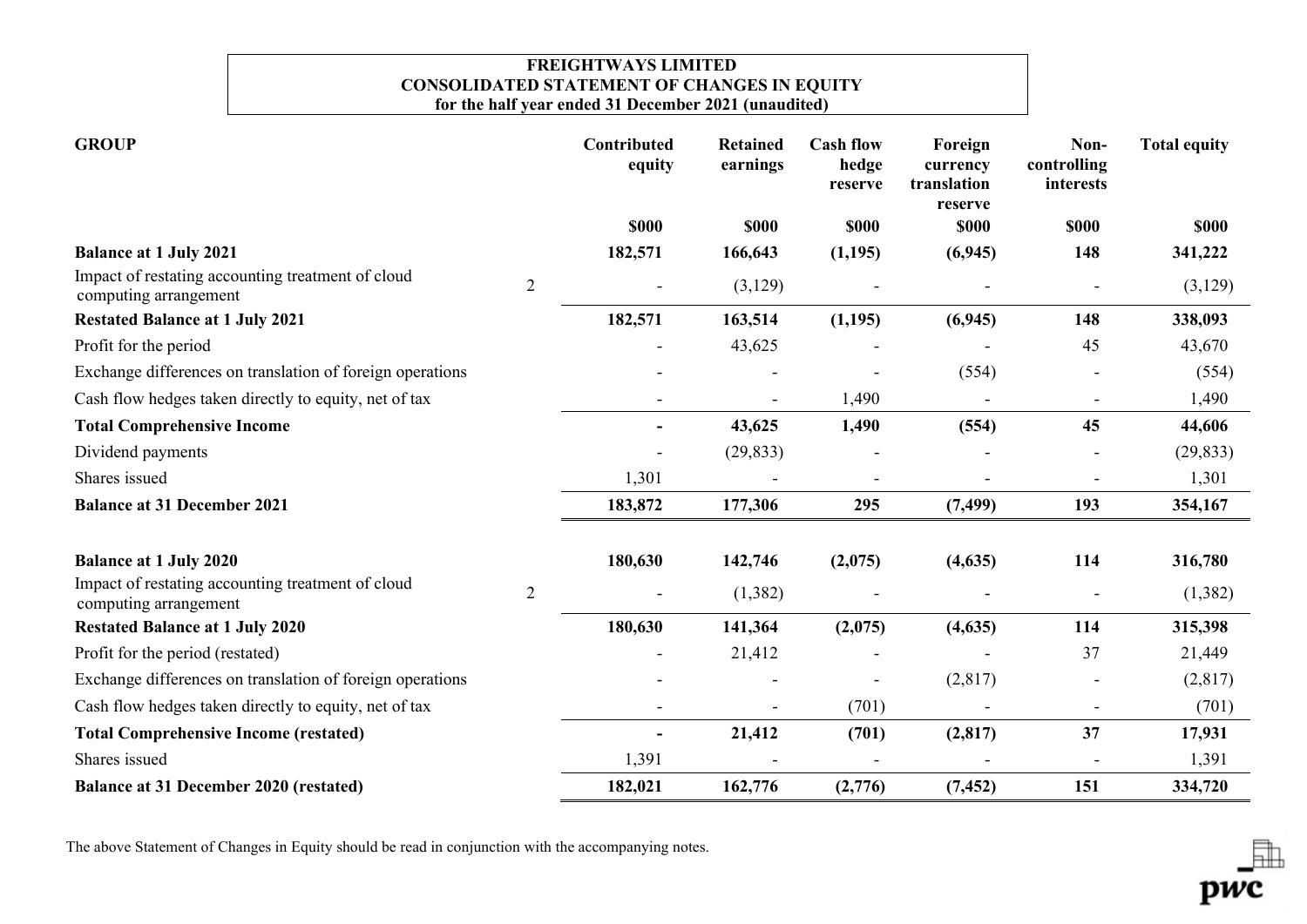# **FREIGHTWAYS LIMITED CONSOLIDATED BALANCE SHEET as at 31 December 2021 (unaudited)**

|                                                | <b>Notes</b>   | As at<br>31 Dec 2021<br>\$000 | As at<br>31 Dec 2020<br>\$000<br>(restated) | As at<br>30 Jun 2021<br><b>\$000</b><br>(restated) |
|------------------------------------------------|----------------|-------------------------------|---------------------------------------------|----------------------------------------------------|
| <b>Current assets</b>                          |                |                               |                                             |                                                    |
| Cash and cash equivalents                      |                | 28,815                        | 27,437                                      | 19,940                                             |
| Trade and other receivables                    |                | 130,822                       | 106,989                                     | 103,947                                            |
| Inventories                                    |                | 8,248                         | 6,708                                       |                                                    |
| Contract assets                                |                | 1,381                         |                                             |                                                    |
| Income tax receivable                          |                |                               |                                             | 7,438                                              |
| <b>Total current assets</b>                    |                | 169,266                       | 141,134                                     | 131,325                                            |
| <b>Non-current assets</b>                      |                |                               |                                             |                                                    |
| Trade receivables and other non-current assets |                | 4,209                         | 7,421                                       | 6,825                                              |
| Property, plant and equipment                  |                | 128,719                       | 131,227                                     | 128,338                                            |
| Right-of-use assets                            |                | 261,789                       | 273,220                                     | 275,849                                            |
| Intangible assets                              | $\overline{2}$ | 499,942                       | 496,611                                     | 491,374                                            |
| Derivative financial instruments               |                | 622                           |                                             |                                                    |
| Investment in associates                       |                | 9,899                         | 7,692                                       | 7,510                                              |
| <b>Total non-current assets</b>                |                | 905,180                       | 916,171                                     | 909,896                                            |
| <b>Total assets</b>                            |                | 1,074,446                     | 1,057,305                                   | 1,041,221                                          |
|                                                |                |                               |                                             |                                                    |
| <b>Current liabilities</b>                     |                |                               |                                             |                                                    |
| Trade and other payables                       |                | 167,598                       | 100,747                                     | 102,944                                            |
| Borrowings (secured)                           | $\overline{7}$ |                               | 3,861                                       |                                                    |
| Lease liabilities                              |                | 31,276                        | 38,602                                      | 31,078                                             |
| Income tax payable                             |                | 5,389                         | 19,564                                      | 11,982                                             |
| Provisions                                     |                | 1,647                         | 1,638                                       | 1,562                                              |
| Derivative financial instruments               |                | 213                           | 422                                         | 1,082                                              |
| Contract liability                             |                | 14,740                        | 14,925                                      | 14,593                                             |
| <b>Total current liabilities</b>               |                | 220,863                       | 179,759                                     | 163,241                                            |
| <b>Non-current liabilities</b>                 |                |                               |                                             |                                                    |
| Trade and other payables                       |                | 3,792                         | 46,798                                      | 51,352                                             |
| Borrowings (secured)                           | $\tau$         | 182,160                       | 176,744                                     | 163,696                                            |
| Deferred tax liability                         |                | 38,470                        | 40,493                                      | 36,726                                             |
| Provisions                                     |                | 6,999                         | 6,519                                       | 6,979                                              |
| Lease liabilities                              |                | 267,995                       | 268,838                                     | 280,557                                            |
| Derivative financial instruments               |                |                               | 3,434                                       | 577                                                |
| <b>Total non-current liabilities</b>           |                | 499,416                       | 542,826                                     | 539,887                                            |
| <b>Total liabilities</b>                       |                | 720,279                       | 722,585                                     | 703,128                                            |
| <b>NET ASSETS</b>                              |                | 354,167                       | 334,720                                     | 338,093                                            |
| <b>EQUITY</b>                                  |                |                               |                                             |                                                    |
| Contributed equity                             | 6              | 183,872                       | 182,021                                     | 182,571                                            |
| Retained earnings                              | $\overline{2}$ | 177,306                       | 162,776                                     | 163,514                                            |
| Cash flow hedge reserve                        |                | 295                           | (2,776)                                     | (1,195)                                            |
| Foreign currency translation reserve           |                | (7, 499)                      | (7, 452)                                    | (6,945)                                            |
|                                                |                | 353,974                       | 334,569                                     | 337,945                                            |
| Non-controlling interests                      |                | 193                           | 151                                         | 148                                                |
| <b>TOTAL EQUITY</b>                            | 6              | 354,167                       | 334,720                                     | 338,093                                            |
|                                                |                |                               |                                             |                                                    |

pwc

The above Balance Sheet should be read in conjunction with the accompanying notes.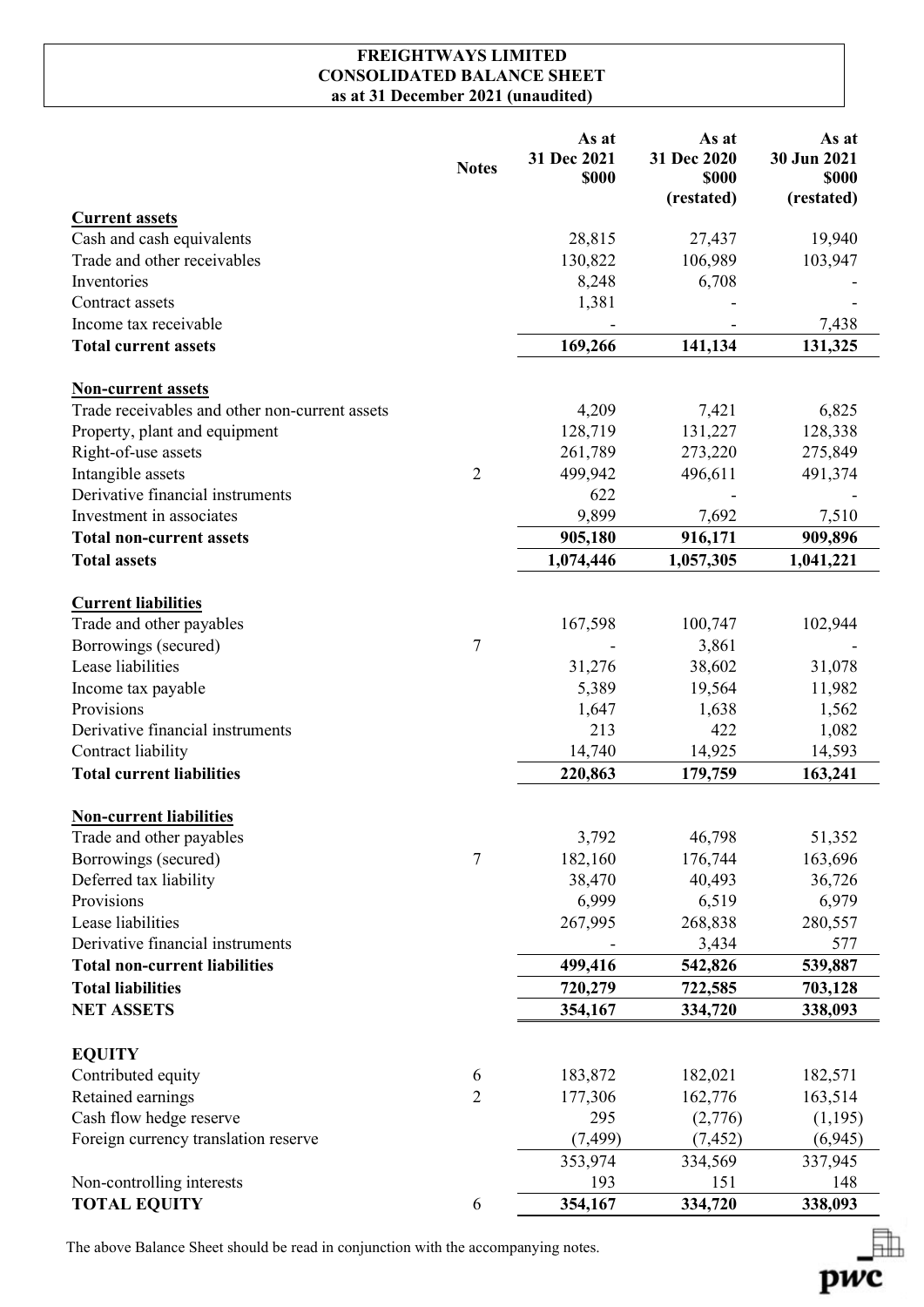# **FREIGHTWAYS LIMITED CONSOLIDATED STATEMENT OF CASH FLOWS for the half year ended 31 December 2021 (unaudited)**

|                                                          | 6 mths<br>ended<br>31 Dec 2021<br>\$000 | 6 mths<br>ended<br>31 Dec 2020<br>\$000 |
|----------------------------------------------------------|-----------------------------------------|-----------------------------------------|
|                                                          | <b>Inflows</b><br>(Outflows)            | <b>Inflows</b><br>(Outflows)            |
| <b>Cash flows from operating activities</b>              |                                         |                                         |
| Receipts from customers                                  | 421,147                                 | 405,524                                 |
| Payments to suppliers and employees                      | (332, 176)                              | (301, 907)                              |
| <b>Cash generated from operations</b>                    | 88,971                                  | 103,617                                 |
| Interest received                                        | 14                                      | 18                                      |
| Interest and other costs of finance paid                 | (9,718)                                 | (11,042)                                |
| Income taxes paid                                        | (23,301)                                | (17, 147)                               |
| Net cash inflows from operating activities               | 55,966                                  | 75,446                                  |
| <b>Cash flows from investing activities</b>              |                                         |                                         |
| Payments for property, plant & equipment                 | (6,800)                                 | (6,112)                                 |
| Payments for software                                    | (2,099)                                 | (3,163)                                 |
| Proceeds from disposal of property, plant & equipment    | 157                                     | 93                                      |
| Payments for businesses acquired (net of cash acquired)  | (12,070)                                | 16                                      |
| Payments for investment in associates                    | (910)                                   |                                         |
| Receipts from joint venture                              | 766                                     | 1,450                                   |
| Cash flows from other investing activities               | (117)                                   | (63)                                    |
| Net cash outflows from investing activities              | (21, 073)                               | (7, 779)                                |
| <b>Cash flows from financing activities</b>              |                                         |                                         |
| Dividends paid                                           | (29, 833)                               |                                         |
| Increase (decrease) in bank borrowings                   | 19,472                                  | (40, 717)                               |
| Proceeds from issue of ordinary shares                   | 318                                     | 423                                     |
| Principal elements of lease payments                     | (15, 867)                               | (16, 645)                               |
| Net cash outflows from financing activities              | (25,910)                                | (56, 939)                               |
| Net increase in cash and cash equivalents                | 8,983                                   | 10,728                                  |
| Cash and cash equivalents at the beginning of the period | 19,940                                  | 16,686                                  |
| Exchange rate adjustments                                | (108)                                   | 23                                      |
| Cash and cash equivalents at the end of the period       | 28,815                                  | 27,437                                  |
|                                                          |                                         |                                         |

The above Statement of Cash Flows should be read in conjunction with the accompanying notes.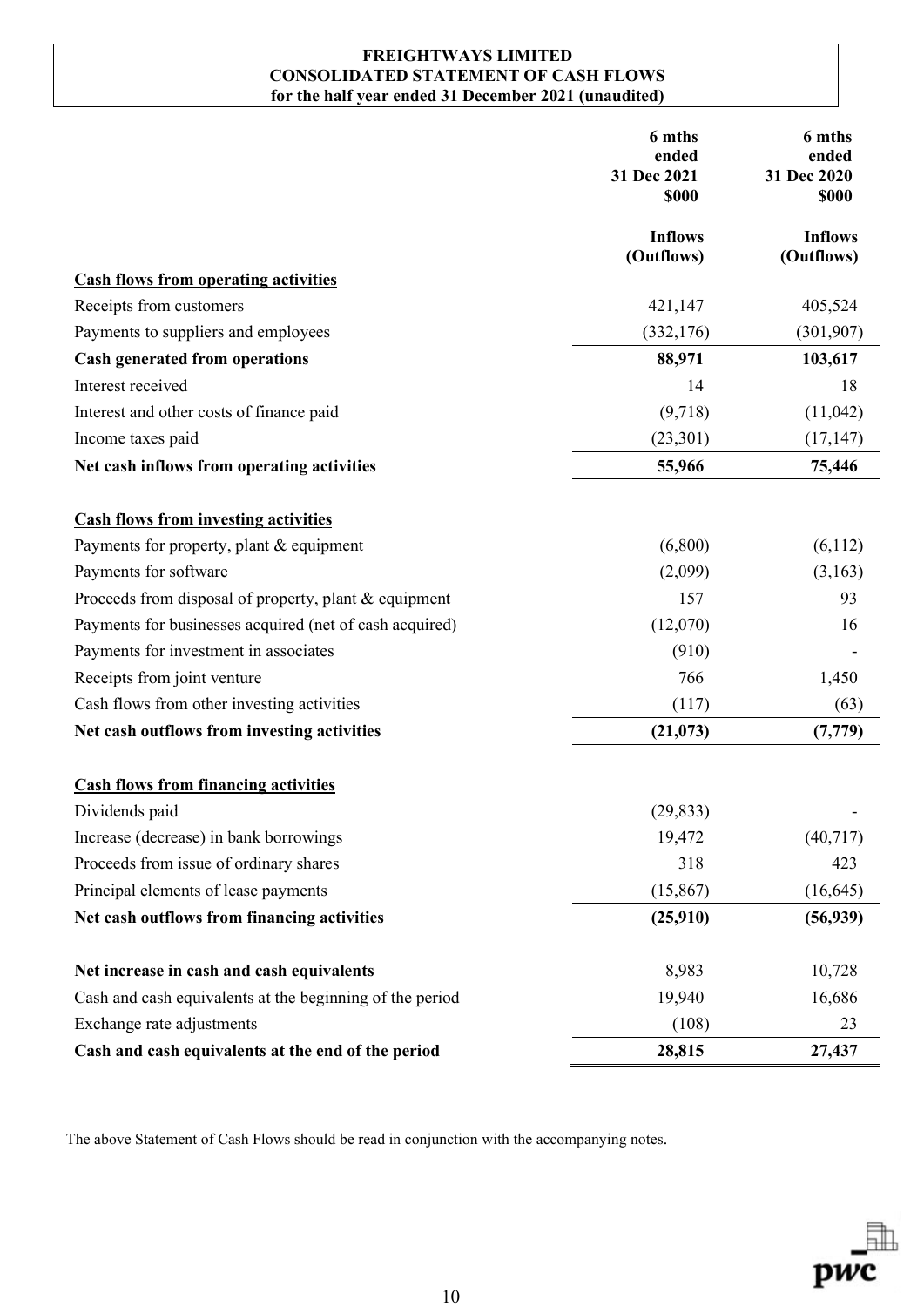## **1. Basis of Preparation**

The interim financial statements are those of Freightways Limited (the 'Company') and its subsidiary companies (together with the Company, referred to as the 'Group'). The Company is registered under the Companies Act 1993 and is an FMC Reporting Entity under Part 7 of the Financial Markets Conduct Act 2013. The financial statements of the Group have been prepared in accordance with the requirements of the Financial Markets Conduct Act 2013 and the NZX Main Board Listing Rules.

The financial statements are stated in New Zealand dollars and rounded to the nearest thousand, unless otherwise indicated.

The consolidated financial statements of the Group have been prepared in accordance with Generally Accepted Accounting Practice in New Zealand (NZ GAAP). They comply with New Zealand Equivalent to the International Accounting Standard 34: Interim Financial Reporting (NZ IAS 34) and International Accounting Standard 34: Interim Financial Reporting (IAS 34) and consequently, do not include all the information required for full financial statements. These condensed Group interim financial statements should be read in conjunction with the annual report for the year ended 30 June 2021.

The Group is designated as a for-profit entity for the purposes of complying with NZ GAAP.

# **2. Significant Accounting Policies**

Other than Accounting Treatment for Cloud Computing Arrangements described below, the accounting policies and methods of computation are consistent with those used in the most recent annual report.

### Accounting Treatment of Cloud Computing Arrangements

The Group previously capitalised costs incurred in configuring or customising certain suppliers' application software in certain cloud computing arrangements as intangible assets, as the Group considered that it would benefit from those costs to implement the cloud-based software over the expected terms of the cloud computing arrangements. Following the International Financial Reporting Standards Interpretations Committee (IFRIC) agenda decision on Configuration or Customisation Costs in a Cloud Computing Arrangement in March 2021 (ratified by the International Accounting Standards Board (IASB) in April 2021), the Group has completed a review of these capitalised costs to determine whether they would need to be expensed or reclassified as prepayments. The IFRIC concluded that costs incurred in configuring or customising software in a cloud computing arrangement can be recognised as intangible assets only if the activities create an intangible asset that the entity controls and the intangible asset meets the recognition criteria. Costs that do not result in intangible assets are expensed as incurred, unless they are paid to the suppliers of the cloud-based software to significantly customise the cloud-based software for the Group, in which case the costs paid upfront are recorded as prepayments for services and amortised over the expected terms of the cloud computing arrangements.

As a result of this change in accounting policy, the Group has determined that certain costs relating to the implementation of cloud-based software would need to be expensed when they were incurred, as the amounts were paid to third parties who were not subcontracted by the supplier of the cloud-based software and did not create separate intangible assets controlled by the Group, or significantly customise the cloud-based software for the Group.

The change in policy has been applied retrospectively and comparative information has been adjusted. The impact on the consolidated financial statements is as follows:

• General and administrative expenses in the consolidated income statement for the half year ended 31 December 2020 has increased by \$0.6 million.

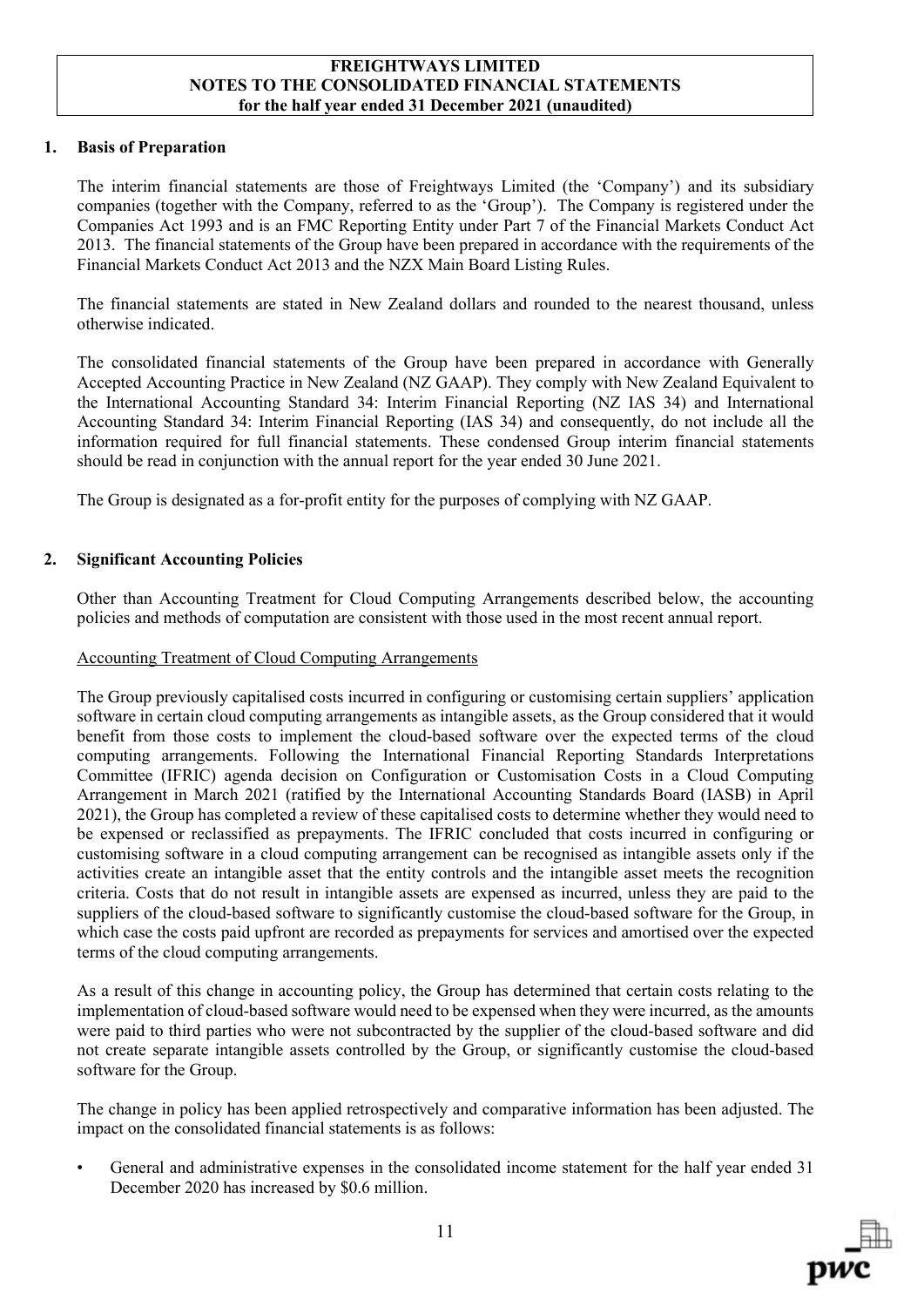- Depreciation and software amortisation in the consolidated income statement for the half year ended 31 December 2020 has decreased by \$0.05 million.
- Intangible assets in the consolidated balance sheet at 31 December 2020 and 30 June 2021 have reduced by \$1.9 million and \$3.1 million, respectively.
- Retained earnings in the consolidated balance sheet at 31 December 2020 and 30 June 2021 have reduced by \$1.9 million and \$3.1 million, respectively.
- Earnings per share for the half year ended 31 December 2020 has reduced from 13.3 cents per share to 13.0 cents per share.
- Net tangible assets per security as at 31 December 2020 has reduced from (\$0.88) to (\$0.89).

# **3. Impact of COVID-19**

On 18 August 2021, New Zealand entered an alert level 4 lockdown. Freightways businesses are deemed to provide essential services in New Zealand and have well established protocols to ensure that all staff and contractors can operate safely under all alert levels. However, under alert level 4, activity levels are significantly impacted across all the New Zealand businesses. The move from level 4 to level 3 in September 2021, and later to the traffic lights framework, saw the express package businesses recover quickly and experienced a significant increase in volumes. The information management business activities are weaker during lockdown but not at a material level during the half year.

During the half year, parts of Australia have seen increased restrictions because of a resumption of COVID-19 cases. This has not had an adverse impact on the Group's business activities.

The risk of a resurgence and new variants of COVID-19 in New Zealand or Australia creates a continued level of uncertainty, although Freightways' businesses are now well prepared to operate efficiently in different COVID-19 environments.

# **4. Segment Reporting**

# **(a) Description of segments**

A segment is a component of the Group that can be distinguished from other components of the Group by the products or services it sells, the primary market it operates in and the risks and returns applicable to it. Operating segments are reported upon in a manner consistent with the internal reporting used by the Chief Executive Officer, as the chief operating decision maker, and the Board for allocating resources, assessing performance and strategic decision making.

The Group is organised into the following reportable operating segments:

### **Express package & business mail**

Comprises network (hub & spoke) courier, refrigerated transport, point-to-point courier and postal services.

### **Information management**

Comprises secure paper-based and electronic business information management services.

### **Corporate and other**

Comprises corporate, financing and property management services.

The Group has no individual customer that represents more than 4% of external sales revenue.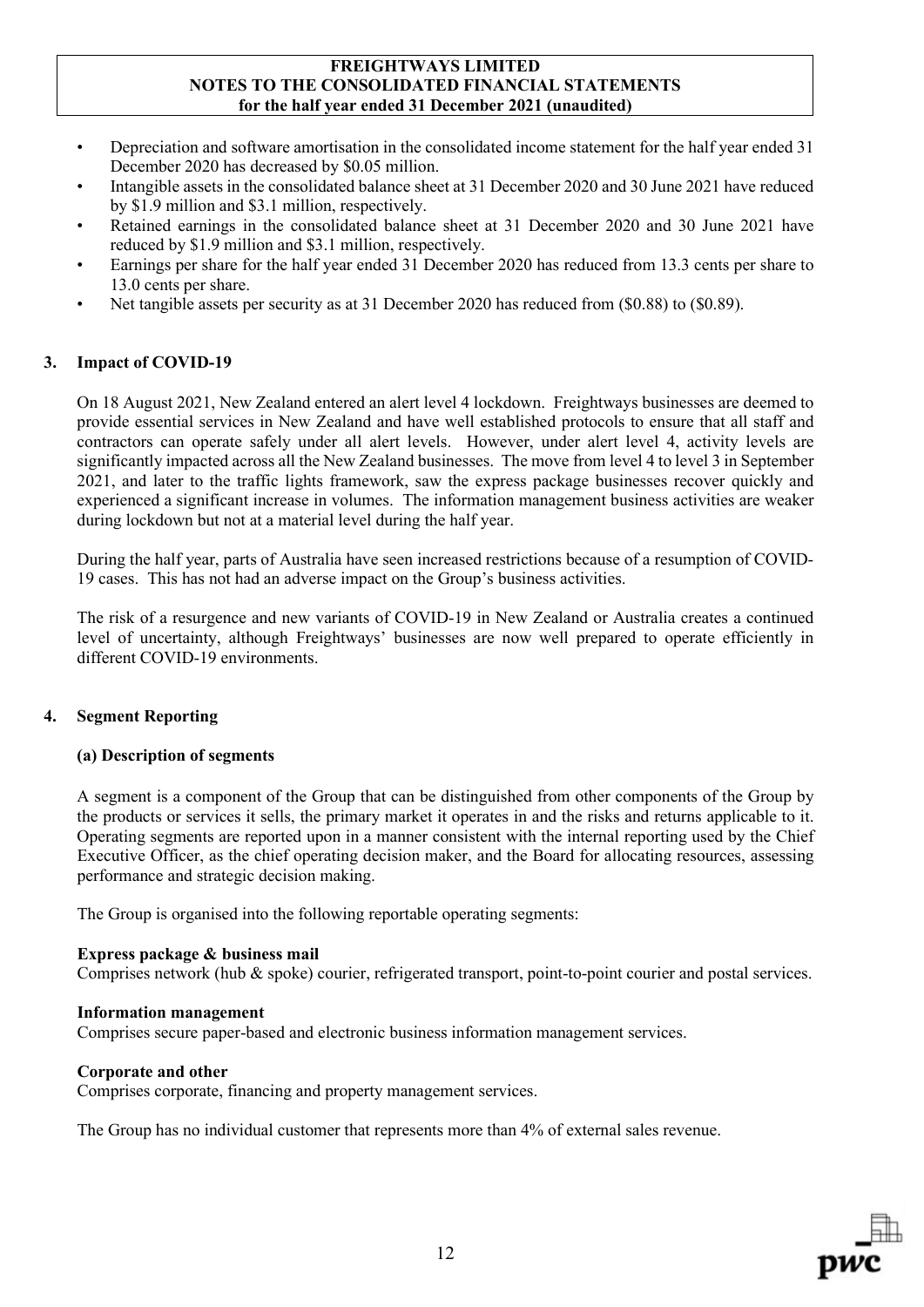# **(b) Segment analysis**

|                                                                                                                                                                                                | <b>Express</b><br>package &<br>business<br>mail | Information<br>management | Corporate   | Inter-<br>segment<br>elimination | Consolidated<br>operations |
|------------------------------------------------------------------------------------------------------------------------------------------------------------------------------------------------|-------------------------------------------------|---------------------------|-------------|----------------------------------|----------------------------|
| <b>Half year ended</b><br>31 December 2021                                                                                                                                                     | \$000                                           | <b>\$000</b>              | <b>S000</b> | \$000                            | <b>\$000</b>               |
| Sales to external customers                                                                                                                                                                    | 350,197                                         | 91,788                    |             |                                  | 441,985                    |
| Inter-segment sales                                                                                                                                                                            | 928                                             | (1, 772)                  | 4,170       | (3,326)                          |                            |
| Total revenue                                                                                                                                                                                  | 351,125                                         | 90,016                    | 4,170       | (3,326)                          | 441,985                    |
| Operating profit (loss) before<br>interest, income tax,<br>depreciation and software<br>amortisation and amortisation of<br>intangibles                                                        | 76,292                                          | 29,289                    | (3,253)     |                                  | 102,328                    |
| Depreciation and software<br>amortisation                                                                                                                                                      | (16, 447)                                       | (10,670)                  | (766)       |                                  | (27, 883)                  |
| Operating profit (loss) before<br>interest, income tax and<br>amortisation of intangibles<br>Amortisation of intangibles,<br>excluding software amortisation<br>Operating profit (loss) before | 59,845<br>(2, 737)                              | 18,619<br>(1, 124)        | (4,019)     |                                  | 74,445<br>(3,861)          |
| interest and income tax                                                                                                                                                                        | 57,108                                          | 17,495                    | (4,019)     |                                  | 70,584                     |
| Net interest and finance costs                                                                                                                                                                 | (3,037)                                         | (2,380)                   | (4,651)     |                                  | (10,068)                   |
| Profit (loss) before income tax                                                                                                                                                                | 54,071                                          | 15,115                    | (8,670)     |                                  | 60,516                     |
| Income tax                                                                                                                                                                                     | (14, 797)                                       | (4, 497)                  | 2,448       |                                  | (16, 846)                  |
| Profit (loss) for the period<br>attributable to the shareholders                                                                                                                               | 39,274                                          | 10,618                    | (6,222)     |                                  | 43,670                     |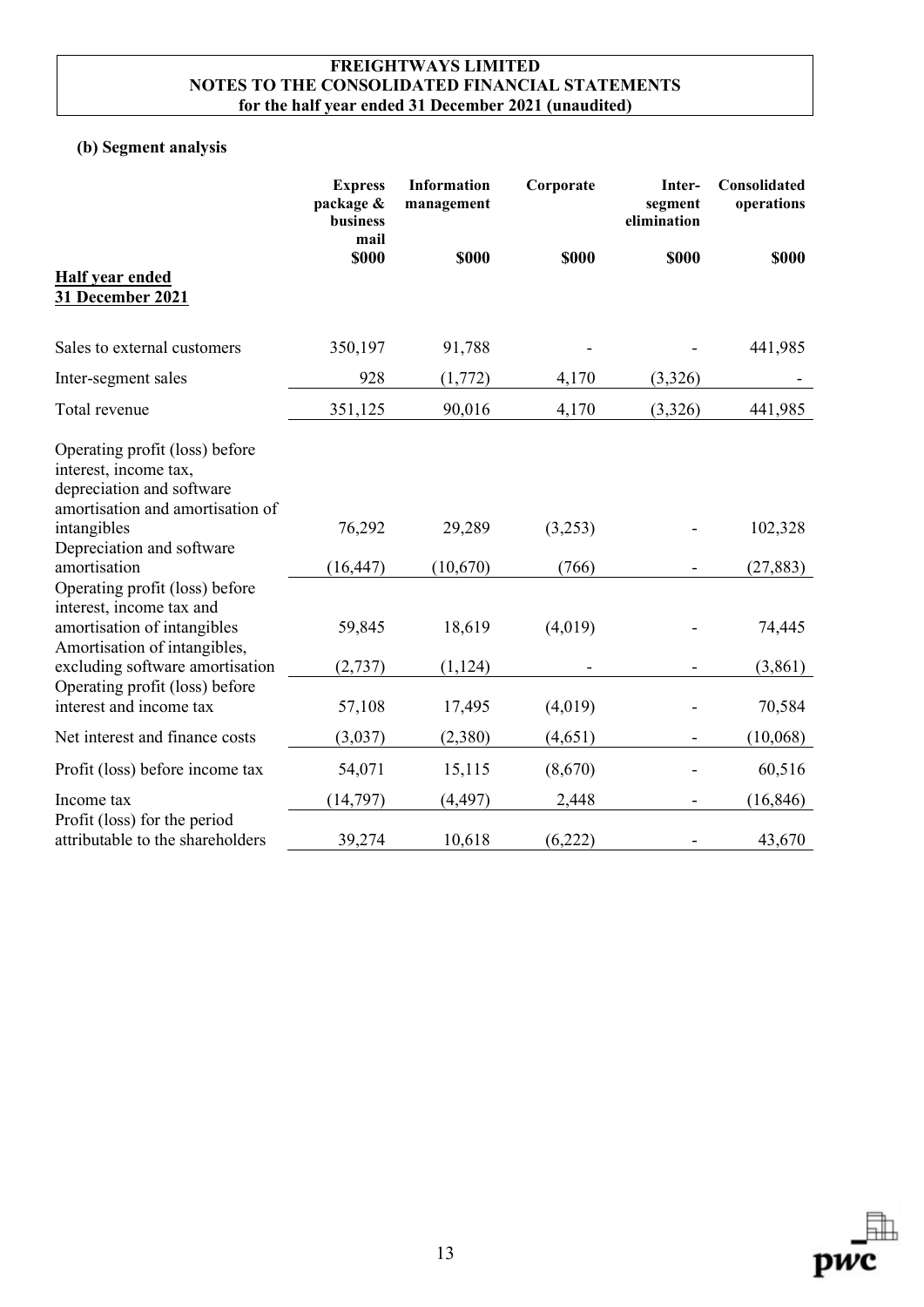# **Segment Reporting (continued)**

|                                                                                                                                                                                                                                                              | <b>Express</b><br>package &<br>business<br>mail | Information<br>management | Corporate | Inter-<br>segment<br>elimination | Consolidated<br>operations |
|--------------------------------------------------------------------------------------------------------------------------------------------------------------------------------------------------------------------------------------------------------------|-------------------------------------------------|---------------------------|-----------|----------------------------------|----------------------------|
|                                                                                                                                                                                                                                                              | \$000<br>(restated)                             | <b>\$000</b>              | \$000     | \$000                            | <b>\$000</b><br>(restated) |
| <b>Half year ended</b><br>31 December 2020                                                                                                                                                                                                                   |                                                 |                           |           |                                  |                            |
| Sales to external customers                                                                                                                                                                                                                                  | 325,300                                         | 84,997                    | 35        |                                  | 410,332                    |
| Inter-segment sales                                                                                                                                                                                                                                          | 2,383                                           | (81)                      | 2,428     | (4,730)                          |                            |
| Total revenue                                                                                                                                                                                                                                                | 327,683                                         | 84,916                    | 2,463     | (4,730)                          | 410,332                    |
| Operating profit (loss) before<br>change in fair value of<br>contingent consideration,<br>interest, income tax,<br>depreciation and software<br>amortisation and amortisation of<br>intangibles<br>Change in fair value of<br>contingent consideration - Big | 73,876                                          | 26,485                    | (1, 124)  |                                  | 99,237                     |
| Chill Distribution Limited (Note<br>10)                                                                                                                                                                                                                      |                                                 |                           | (19,200)  |                                  | (19,200)                   |
| Operating profit (loss) before<br>interest, income tax,<br>depreciation and software<br>amortisation and amortisation of<br>intangibles<br>Depreciation and software                                                                                         | 73,876                                          | 26,485                    | (20, 324) |                                  | 80,037                     |
| amortisation                                                                                                                                                                                                                                                 | (16, 947)                                       | (10, 883)                 | (931)     |                                  | (28,761)                   |
| Operating profit (loss) before<br>interest, income tax and<br>amortisation of intangibles<br>Amortisation of intangibles,<br>excluding software amortisation                                                                                                 | 56,929<br>(2,640)                               | 15,602<br>(1,151)         | (21,255)  |                                  | 51,276<br>(3,791)          |
| Operating profit (loss) before<br>interest and income tax                                                                                                                                                                                                    | 54,289                                          | 14,451                    | (21,255)  |                                  | 47,485                     |
| Net interest and finance costs                                                                                                                                                                                                                               | (3,201)                                         | (2, 458)                  | (5, 563)  |                                  | (11,222)                   |
| Profit (loss) before income tax                                                                                                                                                                                                                              | 51,088                                          | 11,993                    | (26, 818) |                                  | 36,263                     |
| Income tax                                                                                                                                                                                                                                                   | (14, 158)                                       | (3,520)                   | 2,864     |                                  | (14, 814)                  |
| Profit (loss) for the period<br>attributable to the shareholders                                                                                                                                                                                             | 36,930                                          | 8,473                     | (23, 954) |                                  | 21,449                     |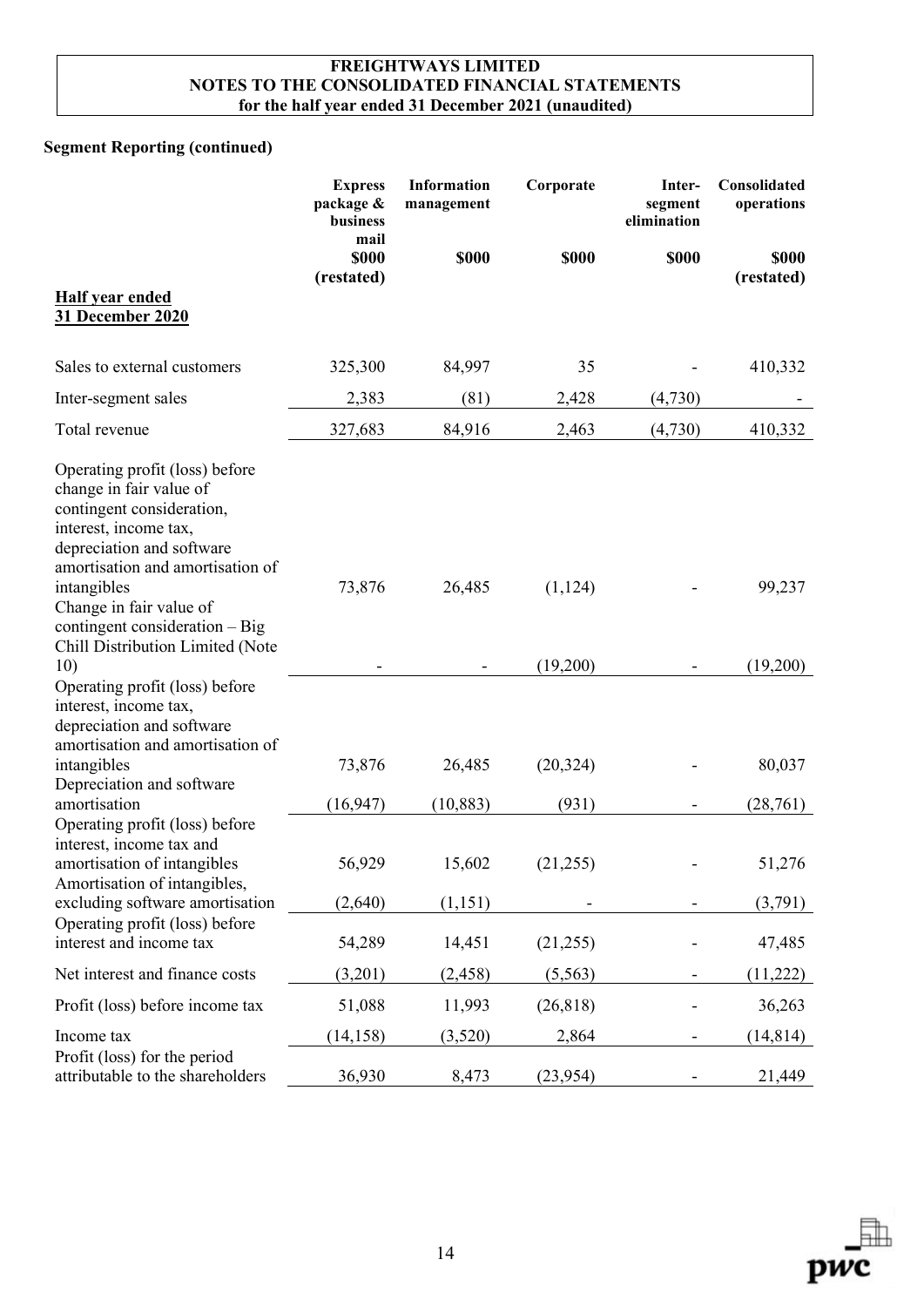# **5. Revenue from Contracts with Customers**

The Group derives revenue from the transfer of goods and services over time and at a point in time in the following major product lines:

|                                                                           | <b>Express</b><br>Package &<br>Refrigerated<br><b>Transport</b> | Postal       | Storage &<br><b>Handling</b> | <b>Destruction</b><br><b>Activities</b> | Other        | <b>Total</b> |
|---------------------------------------------------------------------------|-----------------------------------------------------------------|--------------|------------------------------|-----------------------------------------|--------------|--------------|
| <b>Half year ended</b><br>31 December 2021                                | \$000                                                           | <b>\$000</b> | <b>\$000</b>                 | \$000                                   | <b>\$000</b> | \$000        |
| Revenue from external<br>customers                                        | 321,299                                                         | 23,762       | 29,807                       | 42,015                                  | 25,102       | 441,985      |
| Timing of revenue<br>recognition:                                         |                                                                 |              |                              |                                         |              |              |
| At a point in time                                                        |                                                                 | 1,335        |                              | 10,775                                  | 5,761        | 17,871       |
| Over time                                                                 | 321,299                                                         | 22,427       | 29,807                       | 31,240                                  | 19,341       | 424,114      |
|                                                                           | 321,299                                                         | 23,762       | 29,807                       | 42,015                                  | 25,102       | 441,985      |
| Half year ended<br>31 December 2020<br>Revenue from external<br>customers | 295,974                                                         | 24,835       | 30,042                       | 35,545                                  | 23,936       | 410,332      |
| Timing of revenue<br>recognition:                                         |                                                                 |              |                              |                                         |              |              |
| At a point in time                                                        |                                                                 | 1,407        |                              | 9,919                                   | 5,047        | 16,373       |
| Over time                                                                 | 295,974                                                         | 23,428       | 30,042                       | 25,626                                  | 18,889       | 393,959      |
|                                                                           | 295,974                                                         | 24,835       | 30,042                       | 35,545                                  | 23,936       | 410,332      |

# **6. Equity**

### **Contributed equity**

### Fully paid ordinary shares

As at 31 December 2021, there were 165,803,446 fully paid ordinary shares on issue (2020: 165,538,104). All fully paid ordinary shares have equal voting rights and share equally in dividends and surplus on winding up.

### Share rights

On 24 November 2021, 94,370 share rights were issued to certain senior executives under the rules of the Freightways Long Term Incentive (LTI) Scheme (2020: 308,268). The LTI Scheme offers share rights to senior executives, with vesting determined at the end of a 3-year vesting period. Vesting is subject to the achievement of certain financial hurdles set by the Board and included in the annual offer of participation to executives. Each share right converts to one Freightways fully paid ordinary share upon vesting. Share rights do not carry a dividend entitlement and are non-transferable.

As at 31 December 2021, there were 402,638 share rights on issue (2020: 308,268).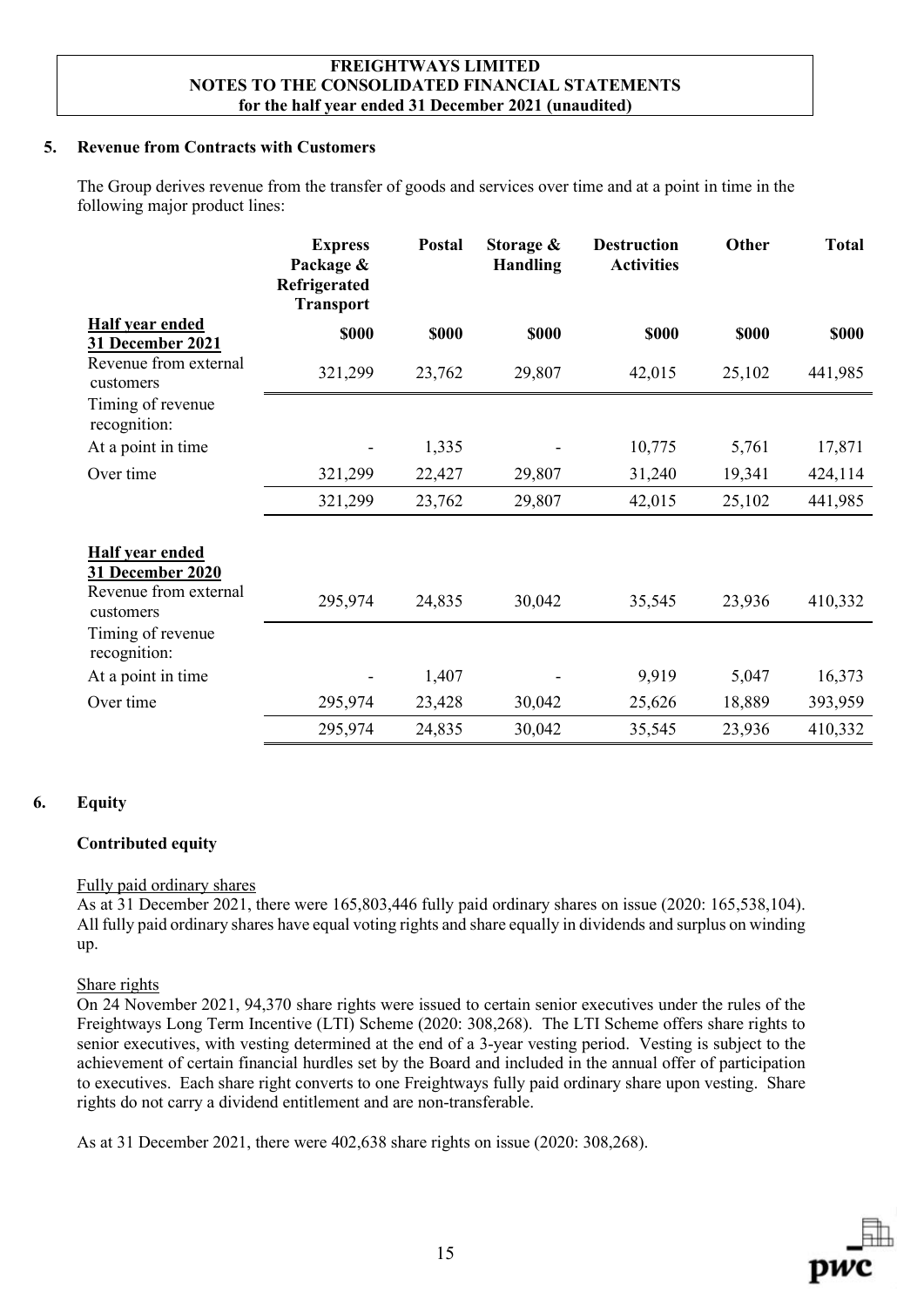### Partly-paid ordinary shares, fully paid up to ordinary shares

On 31 August 2021, 200,342 partly-paid shares were fully paid-up by certain Freightways senior executives upon the achievement of agreed performance targets in accordance with the terms of the original issue of the relevant partly-paid shares under the Freightways Senior Executive Performance Share Plan (2020: Nil). The average issue price per share was \$7.43 (2020: Nil).

As at 31 December 2021, there were no partly-paid ordinary shares on issue (2020: 200,342). Partly-paid ordinary shares have no voting rights and no rights to dividends and surplus on winding up.

### Employee share plan

On 24 December 2021, the Company issued 65,000 fully paid ordinary shares at \$11.49 each to Freightways Trustee Company Limited, as Trustee for the Freightways Employee Share Plan (2020: 125,000 fully paid ordinary shares at \$6.64 each). In total, participating employees were provided with interest-free loans of \$0.7 million to fund their purchase of the shares in the Share Plan (2020: \$0.8 million). The loans are repayable over three years and repayment commenced in January 2022.

## **7. Borrowings (secured)**

As at 31 December 2021, the Group's debt facilities with its banking syndicate comprised NZ\$150 million and A\$80 million (2020: NZ\$213.5 million and A\$90.4 million), of which NZ\$71 million and A\$35.2 million (2020: NZ\$69 million and A\$61.7 million) had been drawn, respectively.

In March 2021, the Group entered into a US\$160 million uncommitted finance facility with a US-based lender on the same terms as the banking syndicate. Of this facility, the US dollar equivalent of NZ\$20 million and A\$50 million were drawn as at 31 December 2021.

The Group had an undrawn bank overdraft facility of NZ\$8 million available (2020: NZ\$8 million).

The Group was in compliance with all its banking covenants throughout this financial period.

# **8. Transactions with Related Parties**

**Trading with related parties**: The Group has not entered into any material external related party transactions which require disclosure. The Group does trade, on normal commercial terms, with certain companies in which there are common directorships. These counterparties include Z Energy Limited and Sanford Limited.

**Payments to associate:** During the period, the Group paid Parcelair Limited \$7.5 million (2020: \$7.5 million) for the provision of airfreight linehaul services to the express package businesses on normal commercial terms. Parcelair Limited is incorporated in New Zealand and is half-owned by the Group.

**Key management compensation:** Compensation paid during the period (or payable as at 31 December 2021 in respect of the half year) to key management, which includes senior executives of the Group and non-executive independent directors, is as follows:

|                              | 2021         | <b>2020</b> |
|------------------------------|--------------|-------------|
|                              | <b>\$000</b> | <b>SOOO</b> |
| Short-term employee benefits | 7,126        | 3,530       |
| Share-based payments         | 554          | 651         |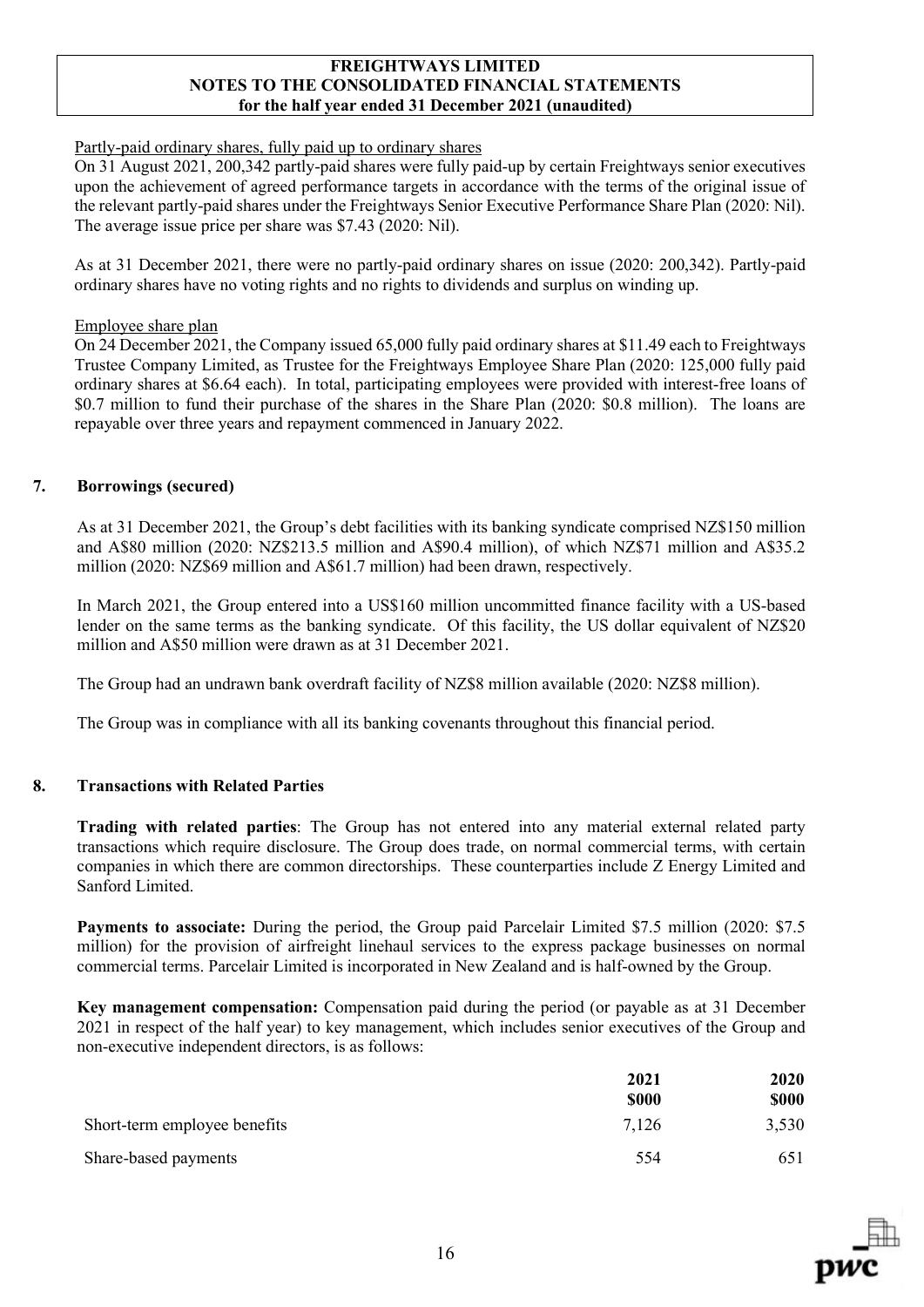Short-term employee benefits paid during the period is higher than prior comparative period due predominantly to:

- partly-paid shares being fully paid-up by certain Freightways senior executives during the half year ended 31 December 2021 upon achievement of agreed performance targets in accordance with the terms of the Freightways Senior Executives Performance Share Plan. The performance targets were not met in the prior comparative period and none of the partly-paid shares vested.
- short-term incentives for the year ended 30 June 2020 paid to key management during the six months ended 31 December 2020 was low as the financial performance in the second half of the year ended 30 June 2020 was adversely impacted by COVID-19.

# **9. Financial Risk Management**

The Group has a treasury policy which is used to assist in managing foreign exchange and interest rate risks. The interim financial statements do not include all financial risk management information and disclosures and should be read in conjunction with the Group's annual financial statements as at 30 June 2021 contained in its Annual Report, which can be obtained from the Company's registered office or www.freightways.co.nz.

There have been no significant changes in the Group's risk management objectives and policies since 30 June 2021.

In the period to 31 December 2021 there were no significant changes in the business or economic circumstances that affect the fair value of the Group's financial assets and financial liabilities.

# Fair values and valuation techniques

The Group uses various methods in estimating the fair value of financial instruments. The methods comprise:

- **Level 1 -** Quoted prices (adjusted) in active markets for identical assets or liabilities at the reporting date. A market is regarded as active if quoted prices are readily and regularly available from an exchange, dealer, broker, industry group, pricing service, or regulatory agency, and those prices represent actual and regularly occurring market transactions on an arm's length basis.
- **Level 2 -** Inputs that are observable for the asset or liability, either directly (i.e., as prices; other than quoted prices referred to in Level 1 above) or indirectly (i.e., derived from prices). The fair value of financial instruments that are not traded in an active market (for example, over-the-counter derivatives and US Private Placement (USPP)) is determined by using valuation techniques. These valuation techniques maximise the use of observable market data where it is available and rely as little as possible on entity specific estimates. If all significant inputs required to fair value an instrument are observable, the fair value of an instrument is included in Level 2.
- **Level 3 -** Inputs for the asset or liability that are not based on observable market data (i.e., unobservable inputs). In these cases, the fair value of an instrument would be included in Level 3.

Specific valuation techniques used to value financial instruments include:

- In respect of interest rate swaps, the fair value is calculated as the present value of the estimated future cash flows based on observable yield curves;
- In respect of forward foreign exchange contracts, the fair value is calculated using forward exchange rates at the balance sheet date, with the resulting value discounted back to present value;
- In respect of USPP, the fair value is calculated on a discounted cash flow basis using the USD Bloomberg curve and applying discount factors to the future USD interest payment and principal payment cash flows; and
- discounted cash flow analysis for other financial instruments.

Specific valuation techniques used to value contingent consideration in a business combination and estimated purchase price adjustments include:

- fair value is calculated as the present value of the estimated future cash flows based on management's assessment of future performance; and
- management's knowledge of the business and the industry it operates in.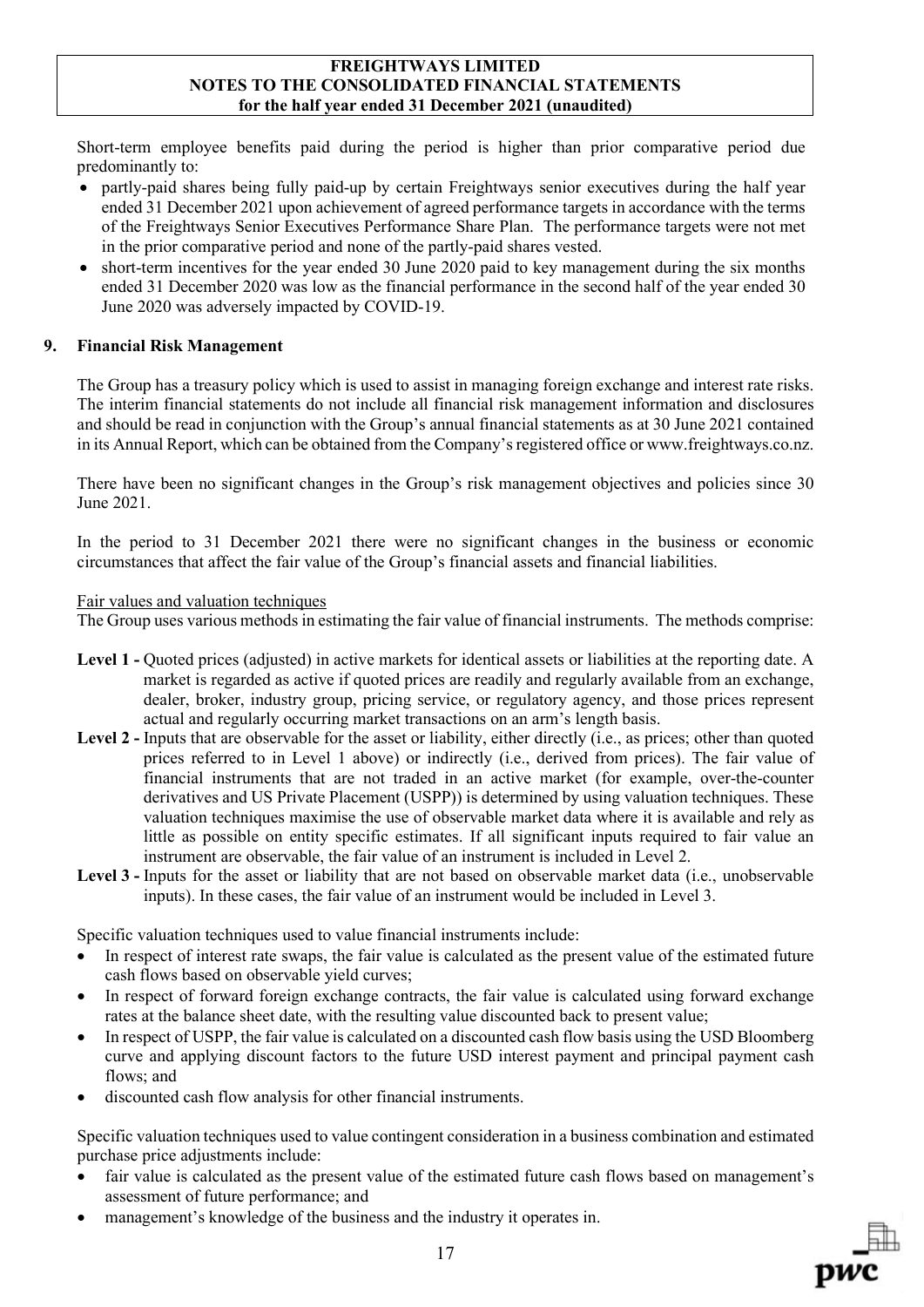The Group's derivative financial instruments and USPP are all Level 2 financial instruments. Contingent consideration in a business combination and estimated purchase price adjustments are all Level 3 financial instruments. There have been no transfers between levels of the fair value hierarchy used in measuring the fair value of financial instruments in the period to 31 December 2021.

There have been no reclassifications of financial assets and finance liabilities since 30 June 2021.

The carrying value of the following financial assets and liabilities approximate their fair value:

- cash and cash equivalents
- trade and other receivables
- trade and other payables
- bank borrowings

### **10. Business Combinations**

## Acquisition of ProducePronto (PP)

Effective 1 November 2021, the Group acquired the business and assets of PP for an initial consideration of approximately \$12.1 million and future earn-out of up to \$3.8 million over 3 years. PP operates fourth party logistics (4PL) services with 365 day/year, same-day fresh and frozen delivery to convenience outlets nationally and businesses across Auckland. This acquired business operates within the Group's express package & business mail division.

The contribution of PP to the Group results for the half year ended 31 December 2021 was revenue of \$1.2 million and operating profit before interest, income tax and amortisation of intangibles of \$0.2 million. If this acquisition had occurred at the beginning of the half year, the contribution to revenue and operating profit before interest, income tax and amortisation of intangibles for the period is estimated at \$3.1 million and \$0.7 million, respectively.

The following table summarises the amounts determined for purchase consideration and the provisional fair value of assets acquired and liabilities assumed:

| <b>Purchase consideration</b>                                     | <b>\$000</b> |
|-------------------------------------------------------------------|--------------|
| Cash paid during the period                                       | 12,070       |
| Fair value of future earn-out payment                             | 3,709        |
| Total purchase consideration                                      | 15,779       |
| Fair value of assets and liabilities arising from the acquisition |              |
| Contract assets                                                   | 1,301        |
| Plant and equipment                                               | 2,562        |
| Right-of-use assets                                               | 499          |
| Software                                                          | 250          |
| Brand name                                                        | 765          |
| Customer relationships                                            | 4,554        |
| Non-compete agreement                                             | 525          |
| Goodwill                                                          | 7,549        |
| Trade and other payables                                          | (126)        |
| Deferred tax liability                                            | (1,601)      |
| Lease liabilities                                                 | (499)        |
|                                                                   | 15,779       |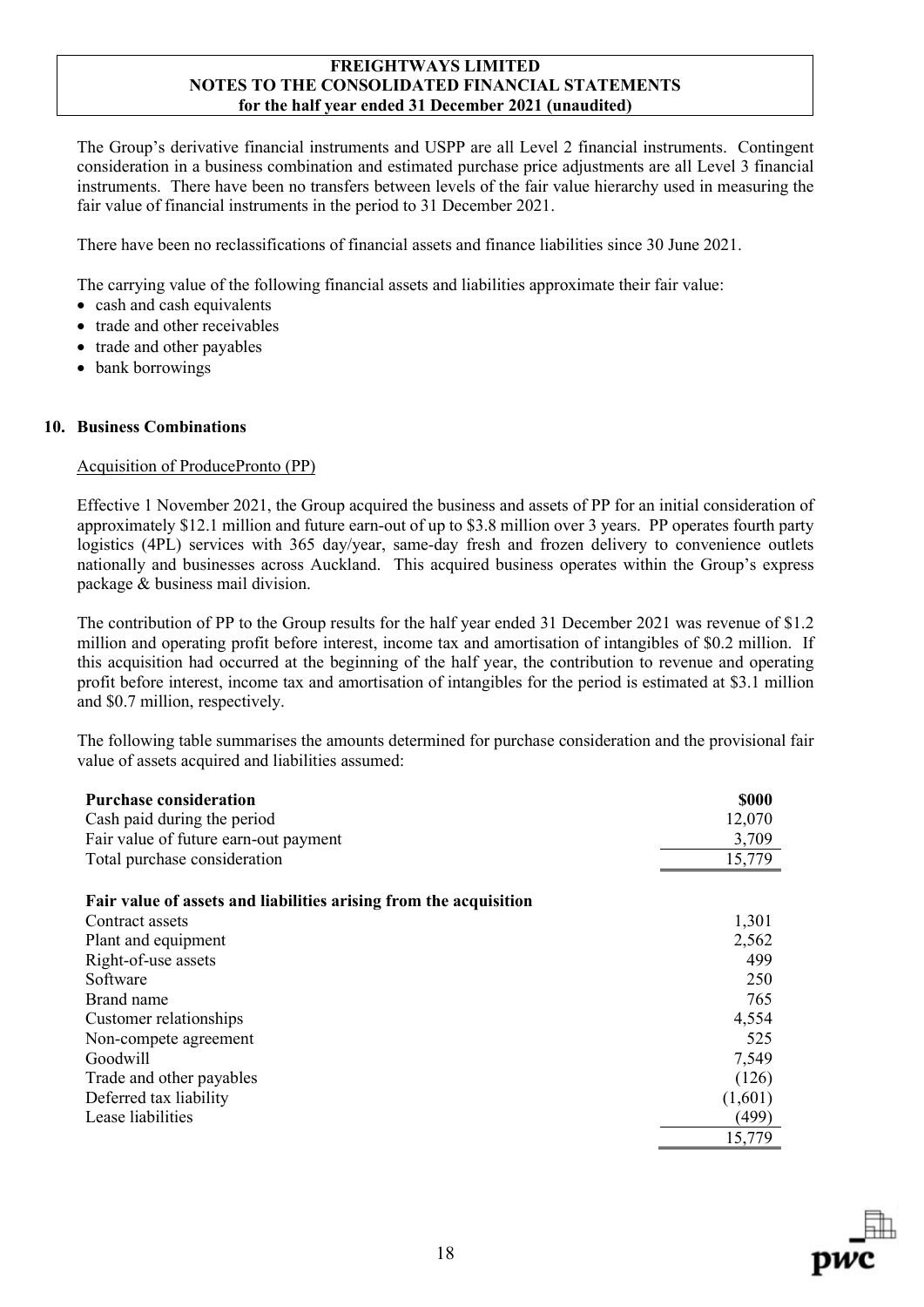The estimated discounted future earn-out payment of \$3.7 million may be payable in August 2024 and has been accrued for in the financial statements, but is contingent upon certain financial performance hurdles being achieved over the years ending 30 June 2022, 2023 and 2024. The potential undiscounted amount of the future earn-out payment that the Group expects could be required to be made in respect of this acquisition is between nil and \$3.8 million. The Group has forecast several scenarios and probability-weighted each to determine a fair value for this contingent payment arrangement.

The goodwill of \$7.5 million arising upon this acquisition is attributable to the business know-how and the premium paid for strategic reasons, including acquiring an entry point into the 4PL temperature-controlled transport and facilities industry.

The fair value of certain assets and liabilities arising from the acquisition have been determined on a provisional basis due to the acquisition being completed close to the financial year end. Plant and equipment, software, customer relationships, brand name and non-compete agreement have been measured provisionally, pending confirmation of certain determinants and finalisation of independent valuations. The fair value of these assets will be finalised within 12 months from the acquisition date.

## Prior period acquisition – Big Chill Distribution Limited ("BCD")

At 31 December 2021 the estimated discounted future payment for the acquisition of BCD was \$51.9 million (30 June 2021: \$51.3 million), with the change from 30 June 2021 arising from unwinding of discount on the future payment. This represents no change in the estimated undiscounted future payment from the last balance date. The Group has forecast several scenarios and probability-weighted each to determine an updated fair value for this contingent payment arrangement. The liability is presented within current trade and other payables in the balance sheet.

### **11. Capital Commitments and Contingent Liabilities**

As at 31 December 2021, the Group had capital commitments to purchase equipment of \$8.4 million (2020: \$2.4 million).

As at 31 December 2021, the Group had outstanding letters of credit and bank guarantees issued by its lenders totalling approximately \$4.7 million (2020: \$5.1 million). The letters of credit relate predominantly to support for regular payroll payments. The bank guarantees relate to security given to various landlords in respect of leased operating facilities.

There were no other contingent liabilities as at 31 December 2021 (2020: nil).

# **12. Net Tangible Assets per security**

Net tangible assets (liabilities) per security at 31 December 2021 was (\$0.80) (2020: (\$0.88)).

### **13. Post Balance Date Events**

### Dividend declared

On 21 February 2022, the Directors declared a fully imputed interim dividend of 18 cents per share (approximately \$29.8 million) in respect of the year ended 30 June 2022. The dividend will be paid on 1 April 2022. The record date for determination of entitlements to the dividend is 11 March 2022. A supplementary dividend of 3.18 cents per share will be paid to overseas shareholders when the interim dividend is paid. The Freightways Dividend Reinvestment Plan will not operate for this dividend.